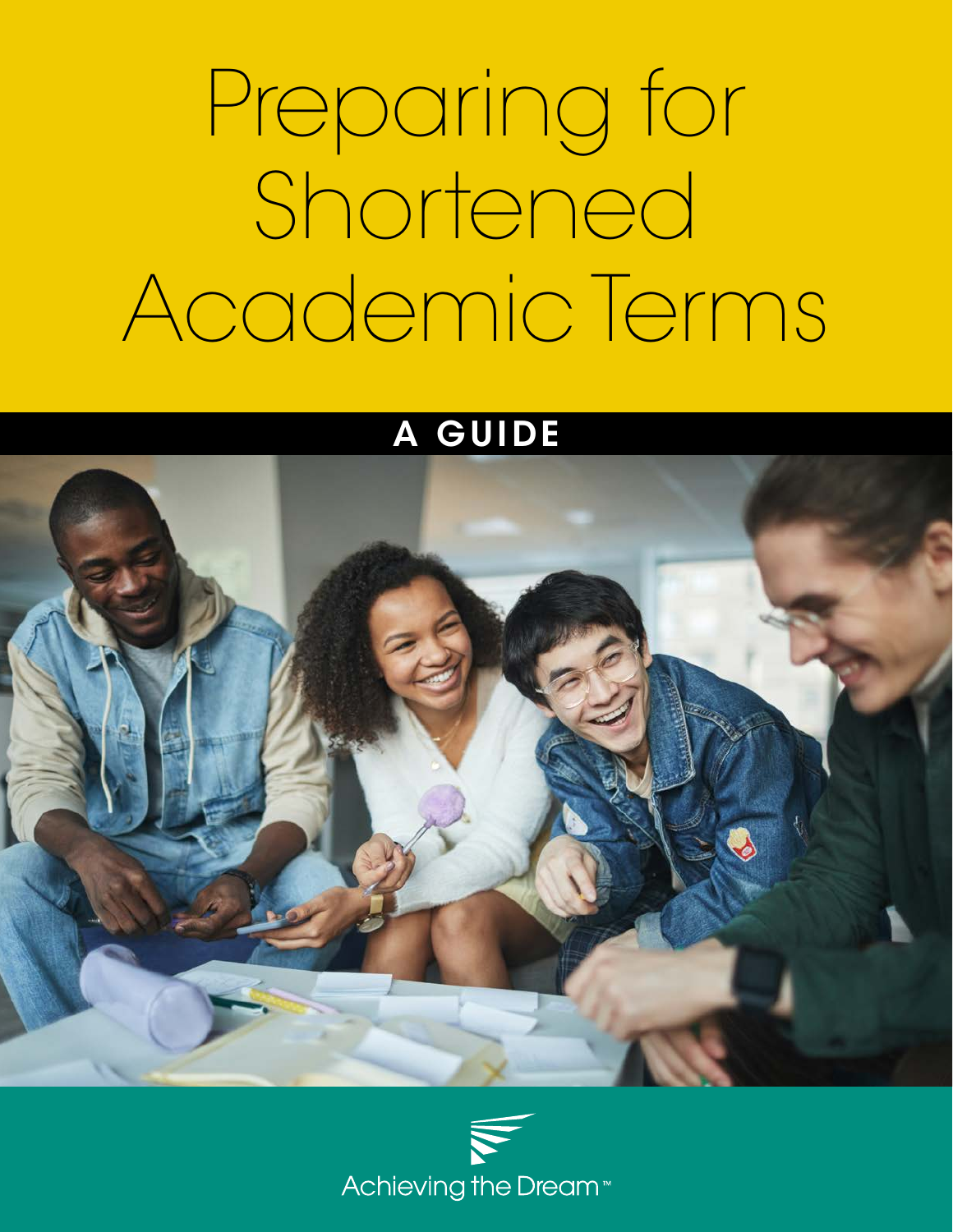## Contents

| Purpose and Case Making  12                                  |
|--------------------------------------------------------------|
|                                                              |
|                                                              |
|                                                              |
|                                                              |
|                                                              |
|                                                              |
|                                                              |
| <b>Teaching Students in a Shortened Academic Term  20</b>    |
|                                                              |
| <b>Supporting Students in Flexible Parts of the Term  23</b> |
|                                                              |
| <b>Appendix A: Examples of Data to Help</b>                  |
| Appendix B: Sample Term Engagement Plan  27                  |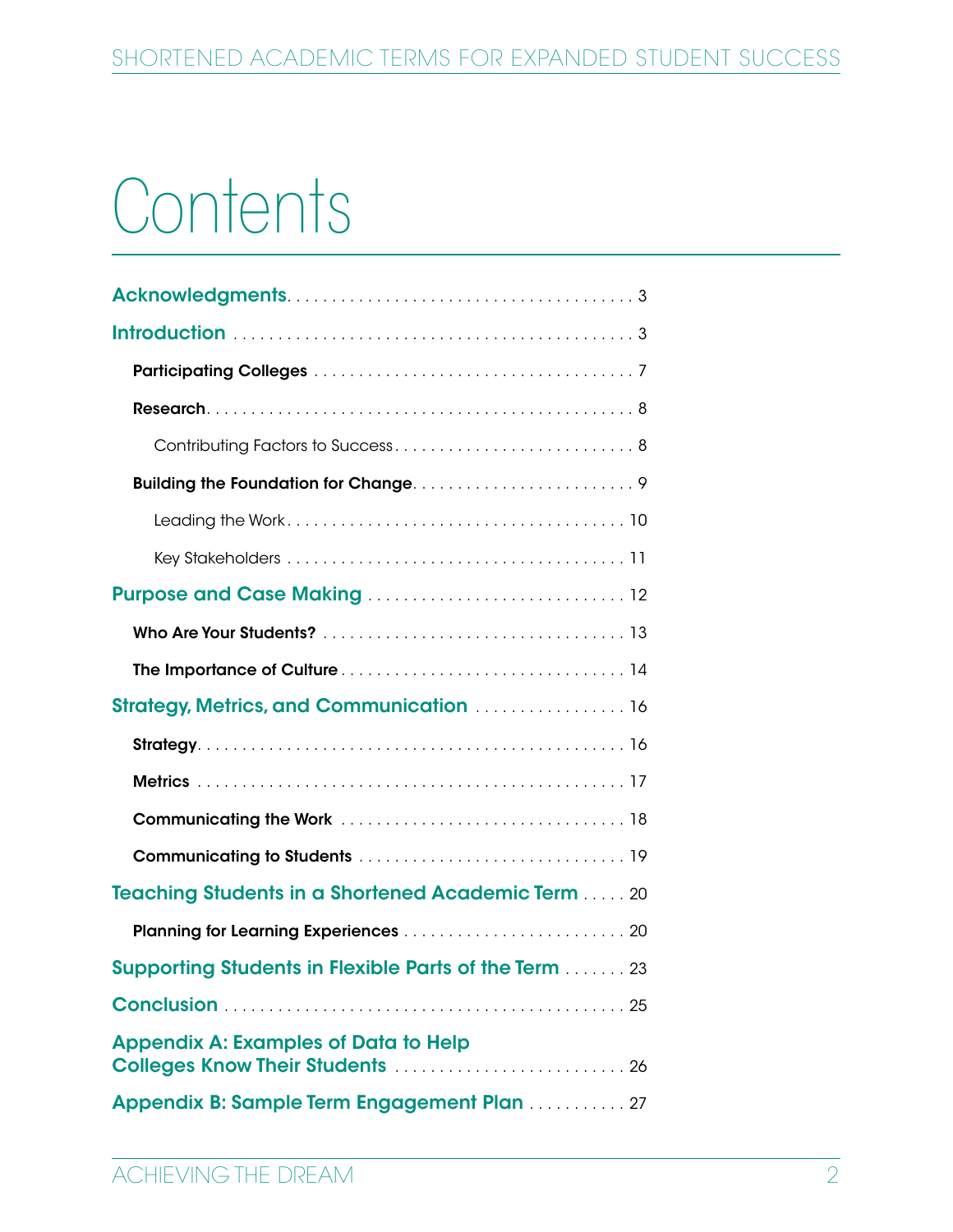## Acknowledgments

THE DEVELOPMENT OF THIS Guide is the product of countless hours of hard work by many talented and dedicated individuals. The prinipal authors are Dr. Laurie Fladd, Jon Iuzzini, and Julia Lawton. The reviewers were Jennifer Hill-Kelley, Dr. Monica Trent, and Dr. Karen Stout. Many thanks the ATD Marketing and Communications team and also Jesse Springer and Jennifer Hornsby for their design and editing. Finally, we are grateful to the colleges included in the guide who have shared

with us the valuable insights of their work. This work is licensed under a Creative Commons Attribution-NoDerivatives 4.0 International License.



## Introduction

AS COLLEGES FOCUS MORE on centering equity in their structures, processes, and policies on campus, they are re-examining operations inside and outside the classroom. They are looking to better serve and support traditional community college students in creative and innovative ways. Deconstructing the semester structure changes how classes are offered to students, giving them more flexibility and more continuous on-ramps. This helps support and accelerate students toward a credential of value. What ATD is seeing from colleges in the field is that there is nothing magical about offering 15 weeks of course delivery; providing flexibility with multiple on-ramps, and fewer courses for shorter periods of time, is helping colleges serve their students more equitably.

In a traditional semester format, if a student has a disruption at any point and cannot continue their courses, they lose all momentum and credit—for that semester and must wait for the next semester to begin again. Shorter academic terms allow for more immediate credit recovery in the event of a disruption and allow students to get back on track faster.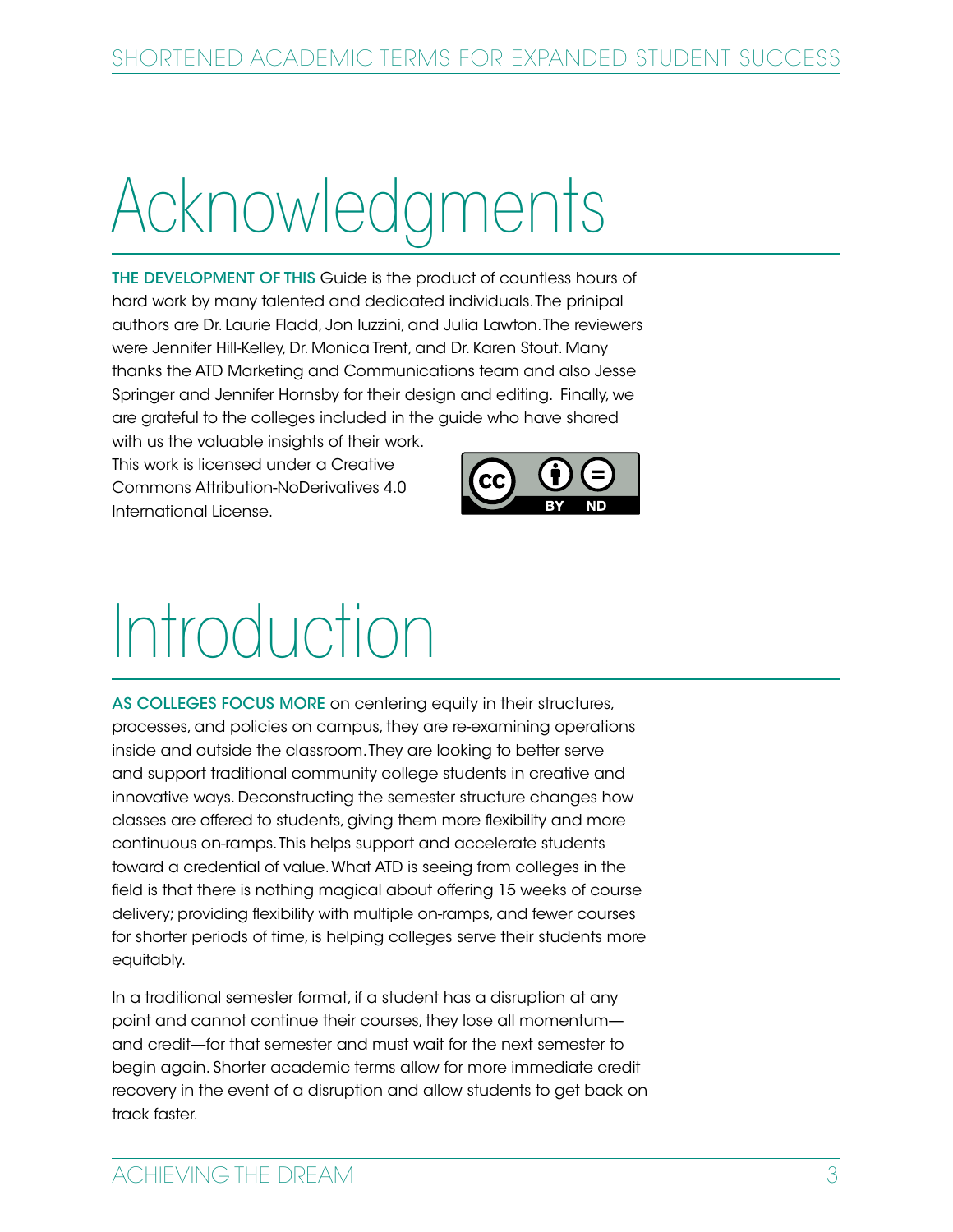

Some students have more complicated lives. Higher education leaders need to ask whether this traditional option is best for students with families and dependents, those who need to work while attending school, or students who have never been to college. Does the semester structure at two-year institutions represent a design that serves its students well? Or are community colleges applying traditional structures to students who have historically not been served well by higher education?

According to American Association of Community Colleges, in 2020 community colleges served a diverse body of students, with 46% identifying as white, 26% as Hispanic, 13% as Black, 6% as Asian/ Pacific Islander, 1% as Native American, 4% as two or more races, 4% as other/unknown, and 2% as resident alien students. A majority of community college students, 64%, attended part-time. The average age of a community college student was 28, 29% of students were first generation, 15% were single parents, and 20% report living with a disability. 1 Enrollment intensity has an impact on completion for students who attend community college. A recent study from the National Student Clearinghouse indicates that students who attend part-time

<sup>1</sup> [https://www.aacc.nche.edu/research-trends/fastfacts/aacc-2020-fact-sheet/](https://www.aacc.nche.edu/research-trends/fast-facts/aacc-2020-fact-sheet/)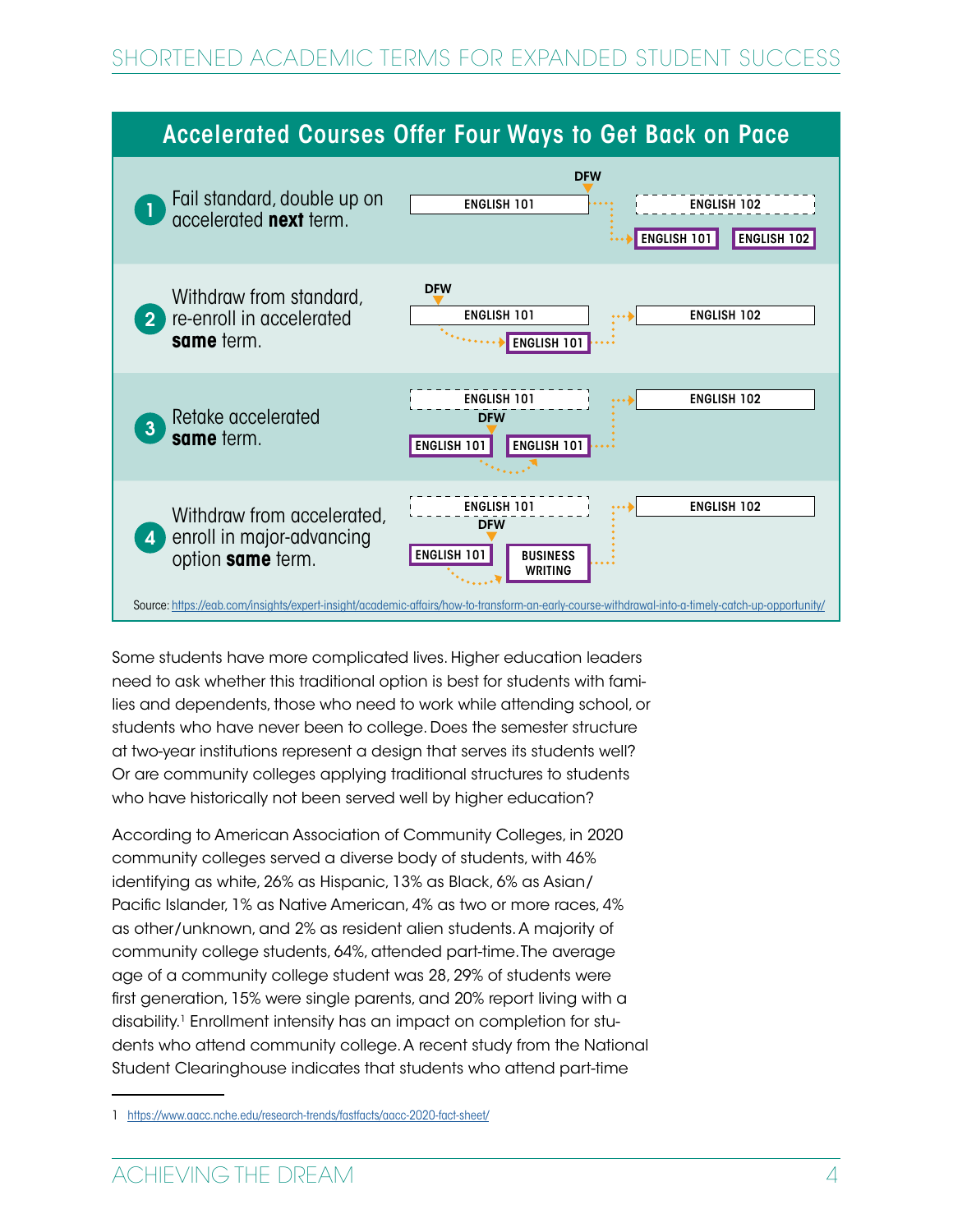for even one semester are less likely to complete a credential within six years. 2 Offering fewer courses for shorter periods of time combined with options for continuous enrollment can help community college students with complex lives stay enrolled, maintain momentum, and complete successfully.

Implementing classes in shorter academic terms is not a new concept in higher education. Almost all colleges offer classes in shorter terms during the summer, and many offer various parts of term courses for students who need to pick up an extra class or arrive at the college after the traditional (15- or 16-week) semester start. However, educators have recently been looking at deconstructing the traditional semester

structure as an institutional strategy to more equitably serve students on their campuses. Deconstructing the semester structure to include two terms allows students at least five opportunities to enroll in courses over a calendar year, and to focus on fewer courses at a time for shorter periods of time. It provides flexibility for students to attend when they can, with continuous on-ramps to courses.

While shorter terms will not be the single solution to student success concerns, offering flexible options for students with busy lives is one way to contribute to a holistic design and an equitable approach to success and completion. Preparing the college to offer courses in shorter academic terms is transformative work that involves coordinated, collaborative efforts across the institution. Colleges with successful transitions to shorter terms designed systems that increased

#### Reaching Full-Time in No More Than Two Courses Per Term



communication and collaboration across the organization. Successful colleges ensure that their policies and procedures collegewide do not create unintended barriers for students in this new shortened semester format. ATD sees this approach as one strategy in a college's wider strategic approach to student success. Delivery of courses in shorter terms should align with the college's overall philosophy on course and program delivery for its students.

A holistic approach to student success requires an intentional focus on the design, delivery, and connections of supports to students (HSS

<sup>2</sup> [https://nscresearchcenter.org/wp-content/uploads/SignatureReport14\\_Final.pdf](https://nscresearchcenter.org/wp-content/uploads/SignatureReport14_Final.pdf)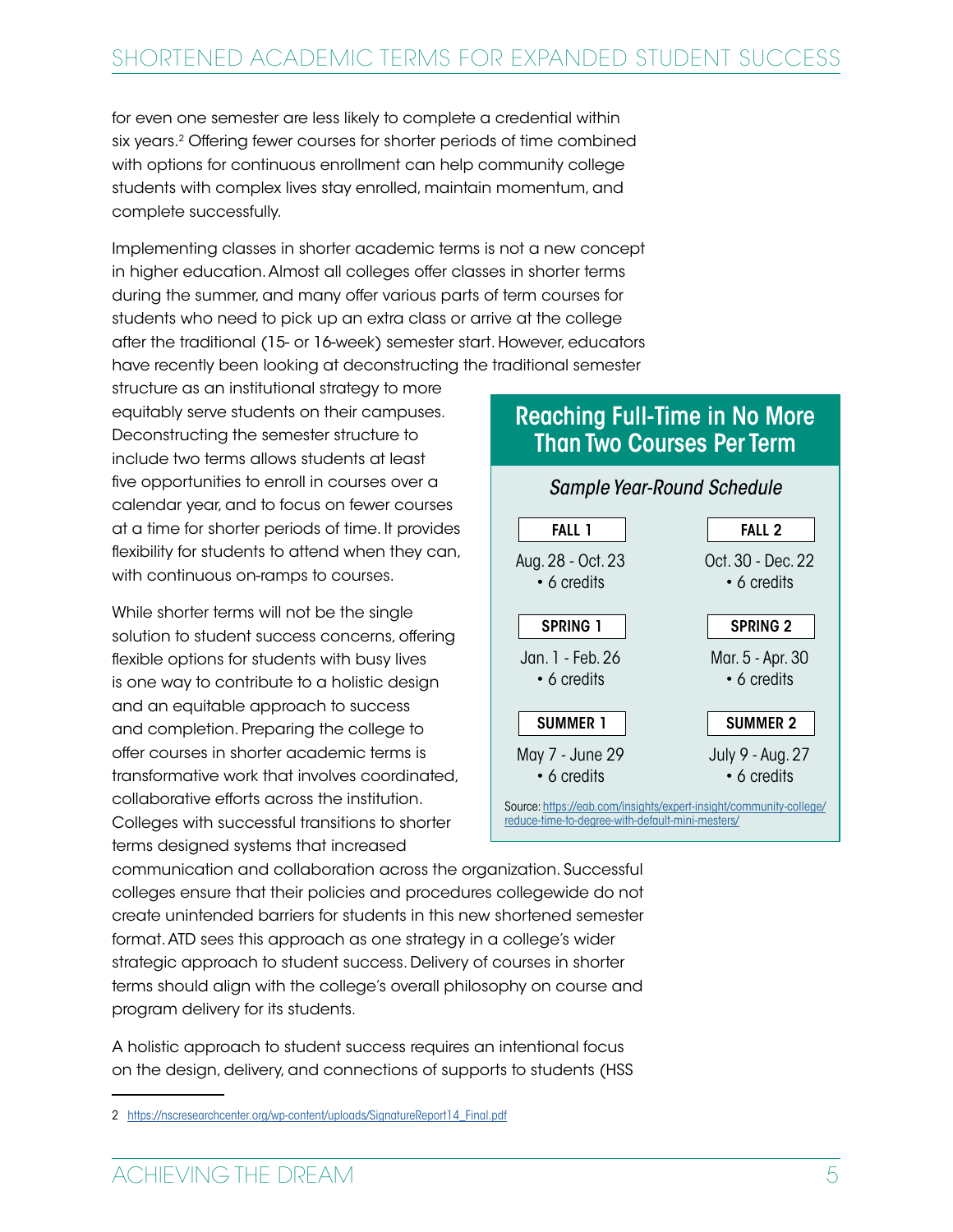toolkit). Designing the student experience holistically ensures that all students have access to the supports and services they need when they need it. This approach should align with institutional goals, values, and other student success work. It requires that colleges understand

the students they serve and reimagine policy and practice to support those students and to close existing opportunity gaps. Much of this work is guided by use of targeted institutional data to make strategic decisions in the best interests of the student.

Achieving the Dream developed this guide, accompanying workbook, and college spotlights to support the growing number of institutions across the country that are shifting to scheduling courses in shorter academic terms. This guide is shaped by the experiences of colleges that have made this transition. It is intended to be used with cross-functional college teams as they explore and plan for a transition to offering flexible term courses. The

ATD believes that "Equity is grounded in the principle of fairness. In higher education, equity refers to ensuring that each student receives what they need to be successful through the intentional design of the college experience" (ATD Equity Statement).

guide and workbook include tips and best practices from colleges as well as resources to help get institutional teams ready for this transition. The accompanying workbook divides the planning into five phases of work:

- 1. Decision Making
- 2. Purpose and Case Making
- 3. Strategy
- 4. Academic Planning
- 5. Support Planning

Each phase includes activities to help colleges address:

- key decisions
- required stakeholders
- important data and strategy questions
- communication planning
- required training/professional development
- planning for critical next steps

ACHIEVING THE DREAM 6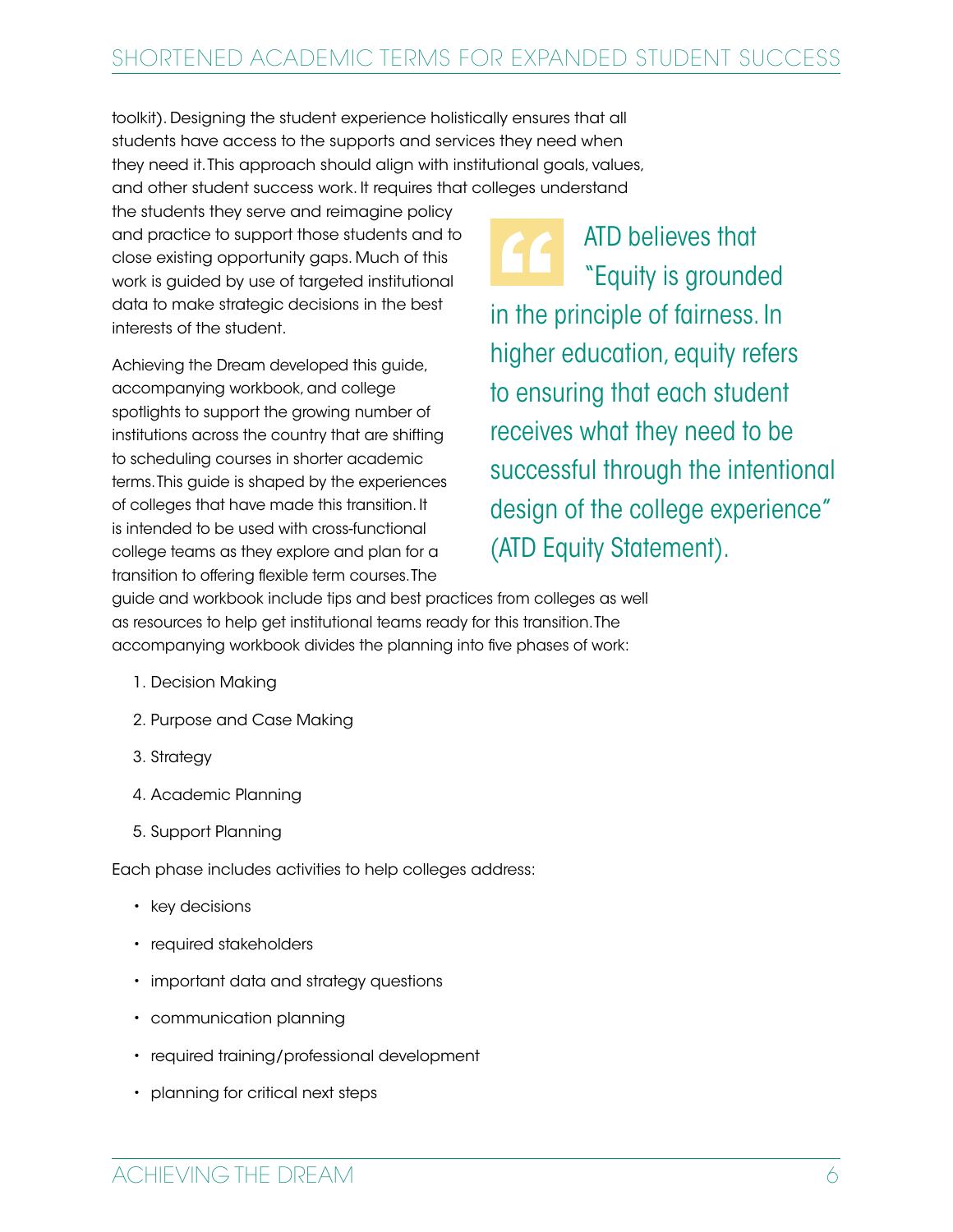The workbook also walks colleges through key structural, process, and attitudinal changes that may need to occur during academic course redesign and student affairs changes that will support students in a transition to shorter academic terms.

### PARTICIPATING COLLEGES

ATD interviewed six colleges in various stages of their planning and implementation work for this guide. The stories of their journeys along with how they launched, key decision points, and lessons learned

along the way are included in each college spotlight that accompanies the guide and workbook.

The early data is promising from many of these colleges. In 2012, Trident Technical College made the decision to deconstruct their semester and saw their student course success rates increase from 63.2% to 75.3%, in the fall of 2017. During that same time frame, their withdrawal rates decreased from 15.8% to 9.4%, and their graduation rate increased by 8 percentage points. Odessa College also launched their 8-week courses in the 2014 academic year. Two years after introducing

### Participating Colleges:

Amarillo College Grayson College Odessa College Northeast Wisconsin Technical College Trident Technical College Waukesha County Technical College

this deconstructed semester format, Odessa saw a 13% increase in enrollment and a 26% increase in their FTIC enrollment; their graduation rate doubled to 42% in 2014. Amarillo College began shortening terms in 2016 and their full-time enrollment has increased from 36% in 2016 to 46% in 2020. Success rates increased for their African American and Hispanic students, and both general education and developmental course success rates increased from the 2012 academic year to the 2017 academic year. Grayson College began their journey in fall 2017, and one year after launching saw an 11% increase in their conversion rate of students who attended part-time to students who attended full-time. Northeast Wisconsin Technical College has just launched their "8-Week Advantage" transformation and has seen modest improvements in both course success and withdrawal rates. Waukesha County Technical College has recently launched their shorter terms during the pandemic and is gathering initial data sets.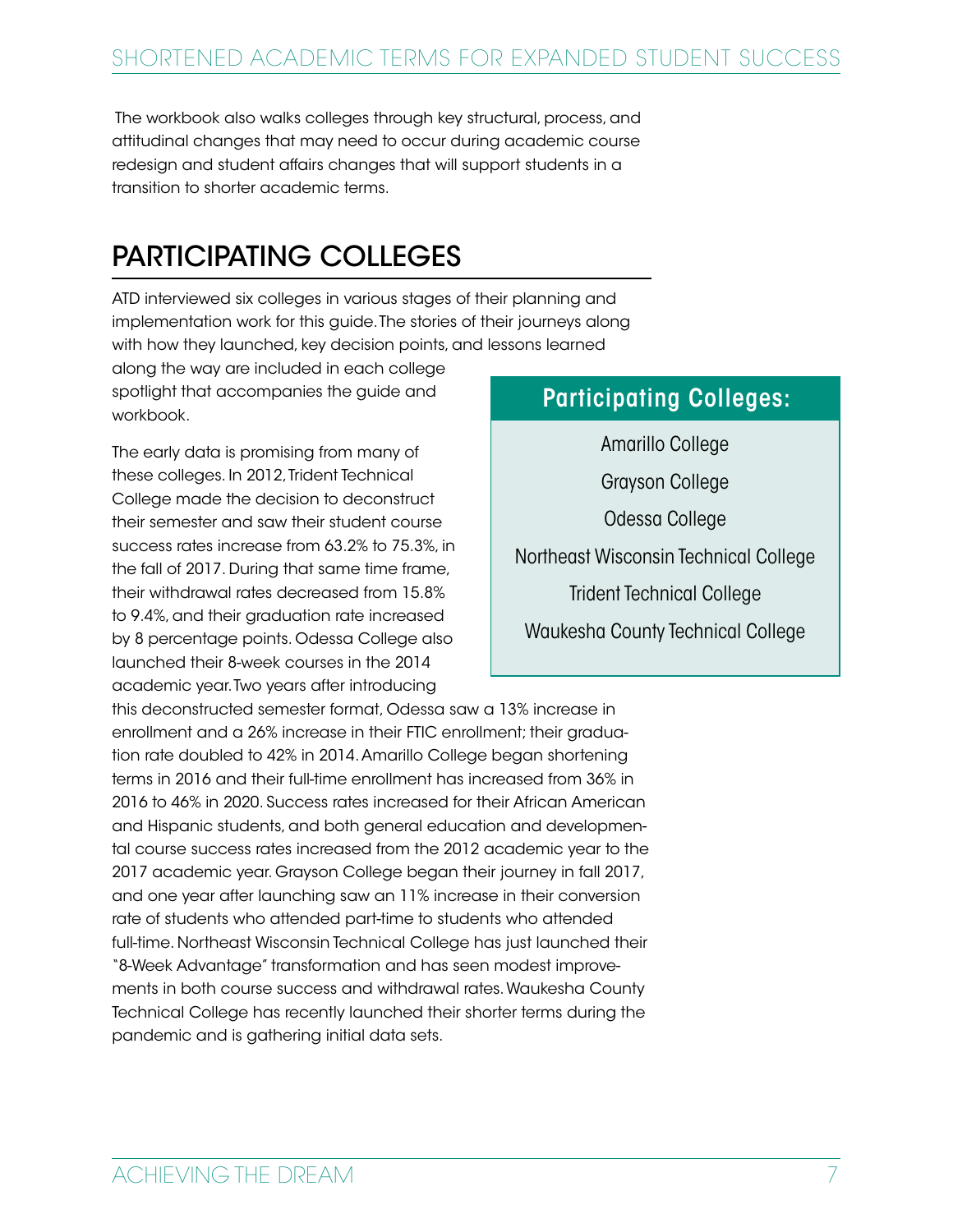### RESEARCH

Decades of research into the impact of shortened courses on student learning and outcomes shows great promise. Study after study shows the positive impact shorter semesters have on student learning. 3 More recent studies show improved student outcomes in terms lasting 8 weeks. 4 Finally, Logan and Geltner found that shorter terms not only

improved student success via improved learning outcomes but also decreased the number of students withdrawing from courses, which led to improved completion.

Increased student success in a shortened term also holds true for various modalities and disciplines. 5 Studies have shown increases in student outcomes in shorter terms for courses in abnormal psychology in an online format,<sup>6</sup> in marketing, $7$  accounting, $8$  construction science,<sup>9</sup> and in computer information systems, history, and communication courses. 10

Achieving the Dream has worked with several colleges that have made the shift to shorter academic terms. These colleges have also reported an increase in student success, improved persistence, reduced number of students withdrawing from courses and an increase in credit accumulation per term which leads to more students enrolled full-time.

These positive outcomes also hold true for graduate-level courses,<sup>11</sup> courses offered at four-year colleges and universities,<sup>12</sup> and community colleges.<sup>13</sup>

<sup>3</sup> Carrington, L. G. (2010). The impact of course scheduling on student success in intermediate accounting. *American Journal of Business Education*. 3(4), 51–60; Austin, A.M., and Leland Gustafson. (2006) Impact of course length on student learning. *Journal of Economics and Finance Education*, 5(1): 26–37; and Ferguson, J. M., & DeFelice, A. E. (2010). Length of online course and student satisfaction, perceived learning, and academic performance. *The International Review of Research in Open and Distributed Learning*, 11(2), 73–84.

<sup>4</sup> Shaw, et al. 2013. An evaluation of student outcomes by course duration in online higher education. *The Online Journal of Distance Learning Administration*, 16(4), 1–9; Gamboa, B.R. (2013). Impact of course length on and subsequent use as a predictor of course success 2008–2009 through 2012–2013. Institutional Effectiveness Research and Planning report; and Sloan, Ron (November 2017). Improving student outcomes utilizing 8-week courses: Considering its feasibility for Ivy Tech Community College, DMA Version III.

<sup>5</sup> Logan, R. & Geltner, P. (2000). The influence of session length on student success, RP Group Proceedings 2000: The Research and Planning Group for California Community Colleges, April 26, 35–48.

<sup>6</sup> Shaw, 1–9.

<sup>7</sup> Ho, W. L., & Polonsky, M. (2012, August). Marketing students' perception of traditional and intensive delivery: An exploratory study. In ANZMAC 2007: 3Rs, reputation responsibility relevance, 3268–3273.

<sup>8</sup> Carrington, 51–60.

<sup>9</sup> Choudhury, I. (2017). Influence of a compressed semester on student performance in a construction science course. American Society for Engineering Education Conference, Columbus, Ohio.

<sup>10</sup> Gamboa.

<sup>11</sup> Seamon, M. (2004). Short and long-term differences in instructional effectiveness between intensive and semester-length courses. *Teachers College Record*, 106(4), 852–874.

<sup>12</sup> Chodhury, I. Lutes, L. & Davies, R. (2013). Comparing the rigor of compressed format courses to their regular semester counterparts. *Innovative Higher Education*, 38, 19–29, 2013; and Carrington, 51–60.

<sup>13</sup> 2010 Sheldon, C.Q., Durella, N.R. (2010). Success rates for students taking compressed and regular length developmental courses in the community college. *Community College Journal of Research and Practice*, 34, 39–54; Shaw, 1–9; Sloan; and Logan and Geltner, 35–48.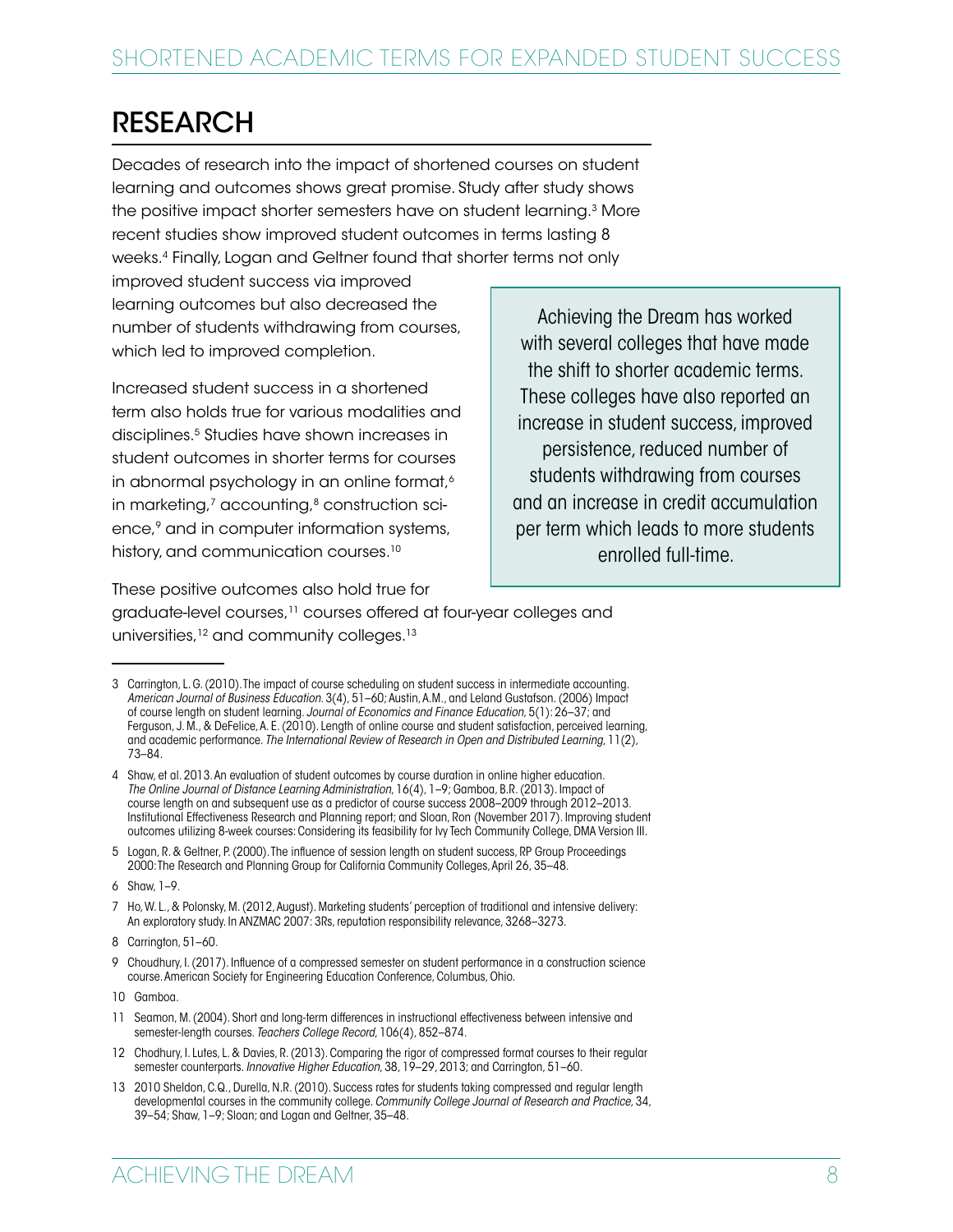#### Contributing Factors to Success

There are a number of reasons why a shortened term may contribute to student success. Logan and Geltner (2000) learned from faculty that shorter term courses create an opportunity for bonding between students and faculty members creating a "positive and unforgettable experience" that may explain the increased success. Shaw (2013) and Ho and Polonsky (2012) suggest that shorter terms lead to increased interaction, greater participation, and increased opportunities for engagement and deeper learning. Additionally, in a shortened term faculty feedback occurs faster and students are more connected with their progress in the course.

It's also been shown that in shorter academic terms, students can see and attain progress to degrees faster. This supports multiple pillars of the guided pathways framework adopted at hundreds of institutions and is critical to getting students to the finish line in a reasonable amount of time. Chodhury (2017) cites the opportunity that exists for greater social presence when students have more frequent interactions with instructors and peer learners. Finally, students in shorter terms have fewer classes to focus on at one time. This can allow students to be more efficient with their time and help them balance courses with competing commitments outside the classroom (Ho and Polonsky, 2012).

### BUILDING THE FOUNDATION FOR **CHANGE**

Colleges often look to other peer institutions for guidance when making transformative change at their institutions. However, it is not enough that another college has successfully made this change in their unique context. Support for and commitment to the work at an institution will require the college to communicate effectively how the changes will benefit their unique students and impact those being asked to make changes. Using both quantitative and qualitative data can help tell the story; connect to institutional context, mission and strategy; and make a strong case for the move to shorter terms at the college. To get started on this journey. It is critical to outline the scope, timeline, goals, key stakeholders, rationale, and strategy for embarking on this journey. It is also critical to approach this work as whole-college, systems work. Taking a systems approach recognizes that different parts of the college are interrelated and contribute to systems within the larger college system. Transforming a college to offer courses in shorter terms requires all areas of the college to be aligned in structures and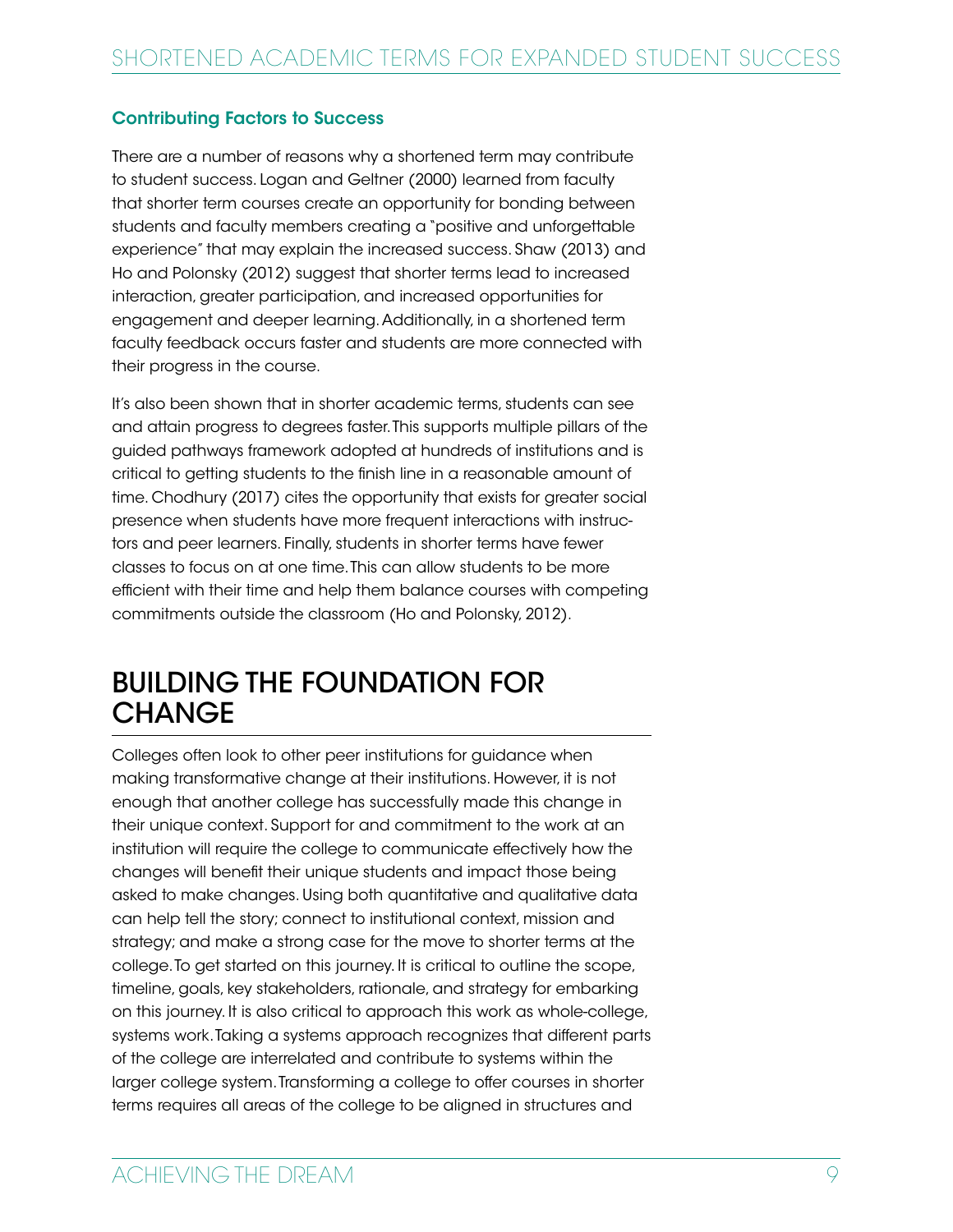processes, recognizing and anticipating that a change in one part of the college will affect other areas. For example, changing how courses are offered (both in schedule and modality) will impact advising, financial aid, finances, human resources, and the bookstore. These areas are interconnected and directly impact the student experience at an institution, so it is important that all areas are included as decisions are made. This comprehensive planning work will support efforts in implementing structural, process, and cultural change at the institution.

*In the workbook use the planning tables in part 1, Early Decision Making, and find support defining the goals, scope of work, and timeline and identifying which key stakeholders will make up the team.* 

#### Leading the Work

As the college organizes to plan and implement this work, creation of a core leadership team and working groups will be critical. The core leadership team will set the vision and the strategy and should remain constant throughout planning and implementation. Core team composition should include leadership from all areas that will be impacted by the transition. The core leadership team can expand during different phases of the work to include subgroups working on different strategic areas of the planning and implementation. The working groups that are activated may change with the phase and focus of the work. It cannot be stressed enough the importance of engaging faculty from the very beginning of the planning process and including them on key leadership and working teams.

To make this work successful, leadership will be required at all levels of the organization. Senior leadership must lead the way by setting the vision, emphasizing the importance of this work, aligning it with other student success efforts at the college, and continuing to keep this work as a top priority despite competing initiatives. It is also critical that senior leadership resource the transition by providing time, professional development, and opportunities to engage and collaborate with peers within and across institutions. For example, senior leadership at Ivy Tech and Trident Technical College set aside significant resources for professional learning for both faculty and staff as they explored ways to implement changes in and across program areas.

Deans and unit leaders will need to listen and provide flexibility to develop, empower, support, and encourage all front-line faculty and staff to change structures and processes that move the college to shortened terms while keeping efforts centered on the student experience. Academic deans will need to help faculty focus on instructional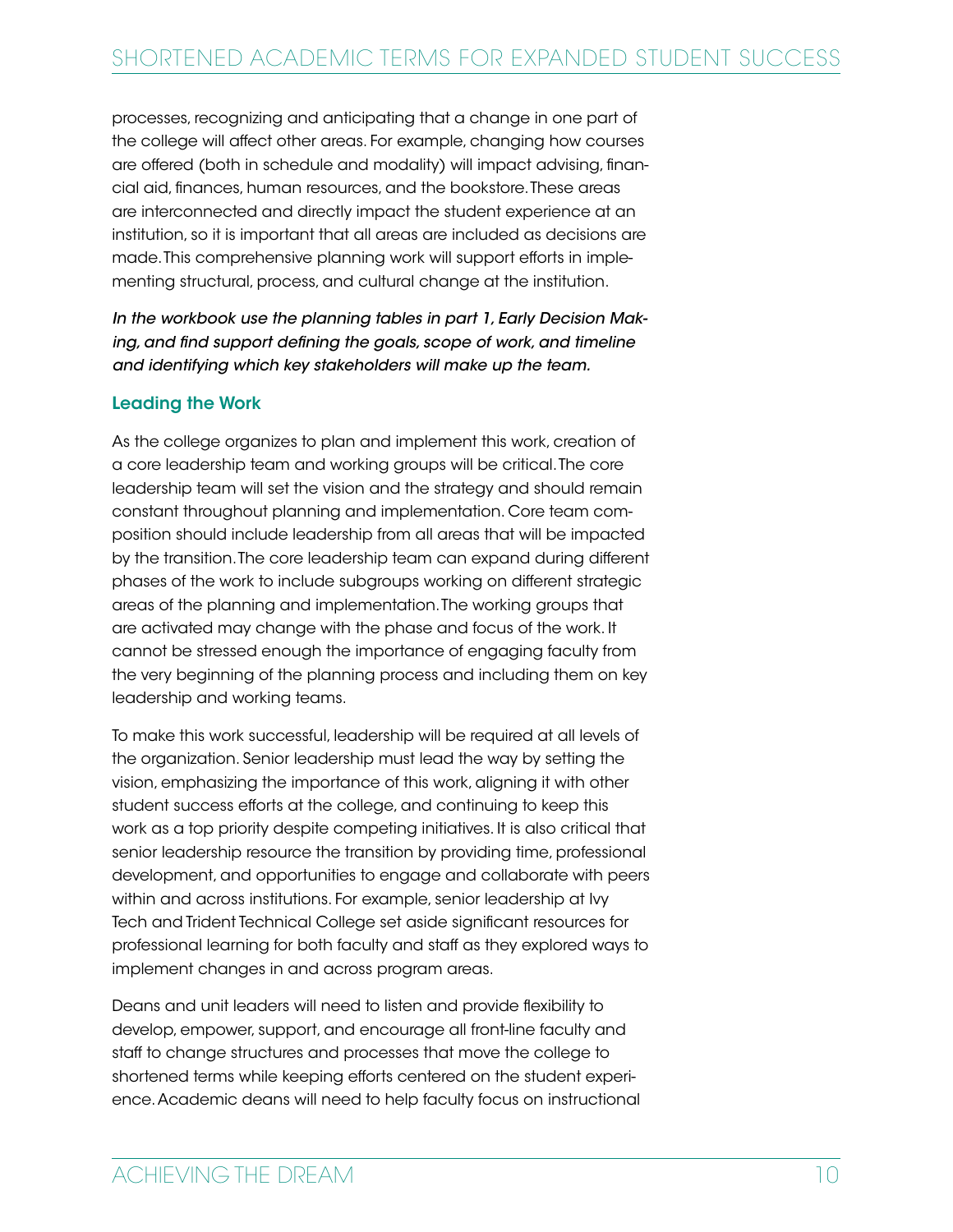redesign centered on student learning outcomes, engaging pedagogy, and innovative formative and summative assessment. Both Student Affairs and academic leaders can create opportunities for collaboration by creating cross-discipline teams to innovate process redesign.

Finally, front-line faculty and staff will need to use their leadership to champion the work with peers, aid and support where possible, and use their expertise to change structures and processes in a way that will support students in their learning journey, both in and out of the classroom, in shorter academic terms.

#### Key Stakeholders

All parts of the planning work require colleges to identify key stakeholders who will need to be involved in this project for both direct work and/or endorsement or governance. Possible key stakeholders include senior administration, faculty and staff, academic governance leaders, students (current and incoming), community leaders and workforce. It is critical that planning and implementation teams include represen-

tation from both academic affairs, student affairs, institutional research, human resources, and operations such as the communications and marketing, the bookstore, and the finance offices. Waukesha County Technical College credits part of their success to the inclusive approach to planning between academic affairs and student affairs.

Not all stakeholders will need to be engaged at the beginning and for the entire duration. As mentioned earlier, the core team will expand and adjust depending on skillset required for the phase of the work. For example, some stakeholders may be needed in a long-term planning capacity while others may only be required for consultation at a particular critical juncture. To help colleges build strong teams in all phases of this work a team charter can help explicitly identify mission, goals, roles, values and norms. [Team Charter Template](https://documentcloud.adobe.com/link/review?uri=urn:aaid:scds:US:57351a74-619d-43ee-abeb-87dd128bf181)

#### Helpful questions to ask when including stakeholders are:

- Who is accountable for the success of this work?
- Who will be responsible for the dayto-day implementation of this work?
- Who needs to be consulted before decisions are made or tasks are completed?
- Who needs to be periodically informed of progress?
- Does the team reflect the skillset required to achieve the goals of the team?
- Is the team strength sufficient to achieve the work and meet the deadlines?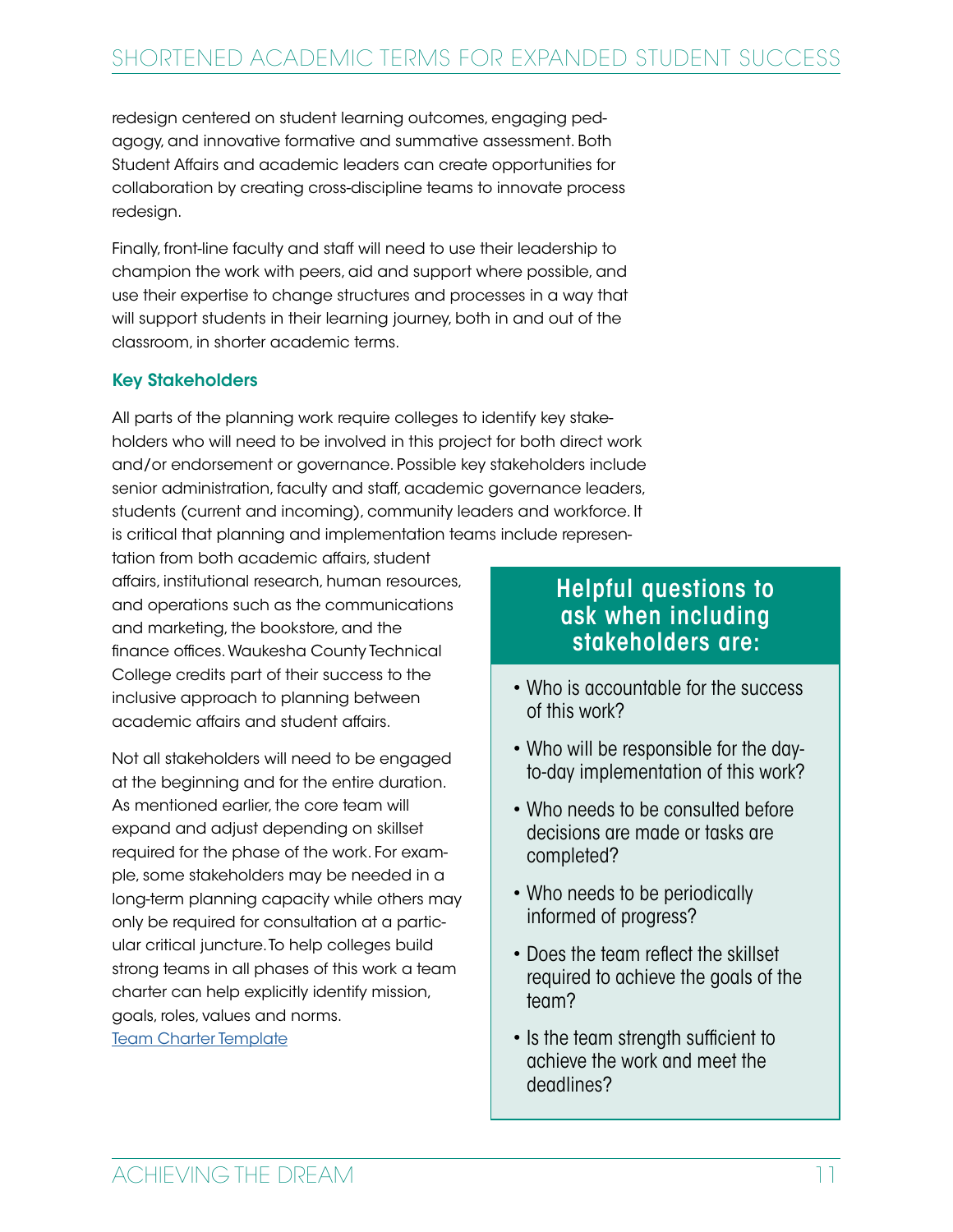# Purpose and Case Making

AUTHOR AND SPEAKER SIMON Sinek states that "people don't buy WHAT you do, they buy WHY you do it."<sup>14</sup> As transformational change is rolled out at a college, it is important to have a strong purpose, or "why," that works within a unique institutional context. Most colleges choose to deconstruct their semester structure to offer either increased flexibility or additional opportunities for success to their students. For example, colleges leveraged their shorter term offerings during the pandemic to help students reduce the academic burden but still maintain momentum toward their goals. Students had the option to enroll late and still

take a few classes. If they needed to disenroll due to work or lack of childcare, they lost fewer courses. Colleges like Trident Technical College found their "why" in 12 years of declining student success rates in their full-semester 16-week courses. They looked at their data for courses offered in all lengths of term and saw that overall, student success increased in courses offered in shorter terms. Motivated by the impact of the data, senior leadership began to share this data across the college to make the case for a shift to offering courses in a 7-week format. Similarly, faculty at Odessa College looked at their student-level data and recognized that fatigue and momentum were real barriers in 16-week formats despite

Colleges may find the need to tailor their "why" messages to directly address the concerns and interests of different stakeholders. One common thread is the desire to help every student succeed, which is often a good starting place for your messaging.

having good programming in place. Colleges may find the need to tailor their "why" messages to directly address the concerns and interests of different stakeholders. One common thread is the desire to help

<sup>14</sup> https://www.ted.com/talks/simon\_sinek\_how\_great\_leaders\_inspire\_action?utm\_ [campaign=tedspread&utm\\_medium=referral&utm\\_source=tedcomshare](https://www.ted.com/talks/simon_sinek_how_great_leaders_inspire_action?utm campaign=tedspread&utm_medium=referral&utm_source=tedcomshare)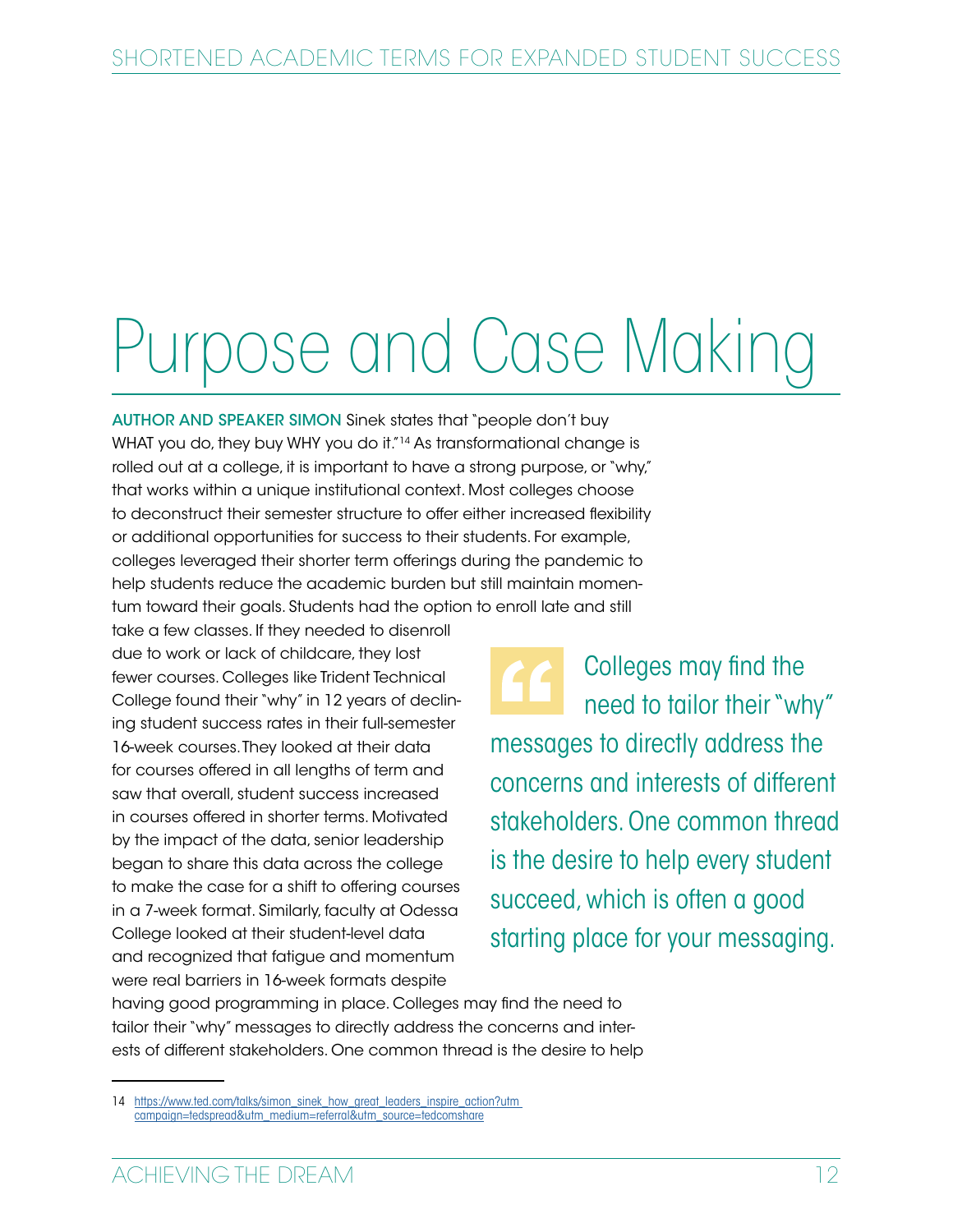$\epsilon$ 7 **FANCY STUDENT** 

every student succeed, which is often a good starting place for your messaging.

### WHO ARE YOUR STUDENTS?

David Ebenbach, professor at Georgetown University, posits, "Students bring their full selves with them wherever they go on campus. Their academic work informs their personhood, and vice-versa."15 Achieving the Dream has championed the inclusion of the whole student in its reform efforts, emphasizing the urgency of knowing your students. Our teaching and learning, holistic student supports, equity, and guided pathways efforts emphasize the centrality of the students lived experiences in redesign efforts. ATD highlights the critical need to intentionally design all aspects of the student experience, and thus all college structures, policies, processes, and culture around the reality of the students they serve.  $\Leftrightarrow$ E MPUS G H B O R H O O

This means going beyond basic demographic information to understand the intersectional identities of your students, their experiences and needs, and their challenges or responsibilities. Armed with this knowledge, the redesign team can make decisions that will increase the success of the redesign in raising student outcomes and will close opportunity gaps.

If an institution has a high number of parenting students registered part-time who work 20+ hours a week, designing course offerings that allow a student to take a few classes each term and stay continuously enrolled may improve their ability to stay on track, reach key early momentum metrics, and complete in a timely manner. Waukesha County Technical College looked at their attendance patterns and saw that roughly 85% of their students attended part-time, and the average credit load per semester was six. They also discovered that fewer than 6% of their students would complete 30 credits in an academic year, an important early momentum metric to completion. They realized that by changing their academic semesters they could work to keep students continuously enrolled, accommodate their attendance needs, and help them complete in a timely manner. POFR COMMUN

 $\blacktriangle$  $\blacktriangleright$ 

**D** 

WORK

HOBBLY

STUDENT  $\frac{1}{\omega}$ 

<sup>15</sup> Ebenbach, D. (2017, December 14). Crossing the divide. *Inside Higher Ed*. [https://www.insidehighered.com/](about:blank) [advice/2017/12/14/collaborations-between-faculty-and-staff-improve-student-well-being-opinion](about:blank)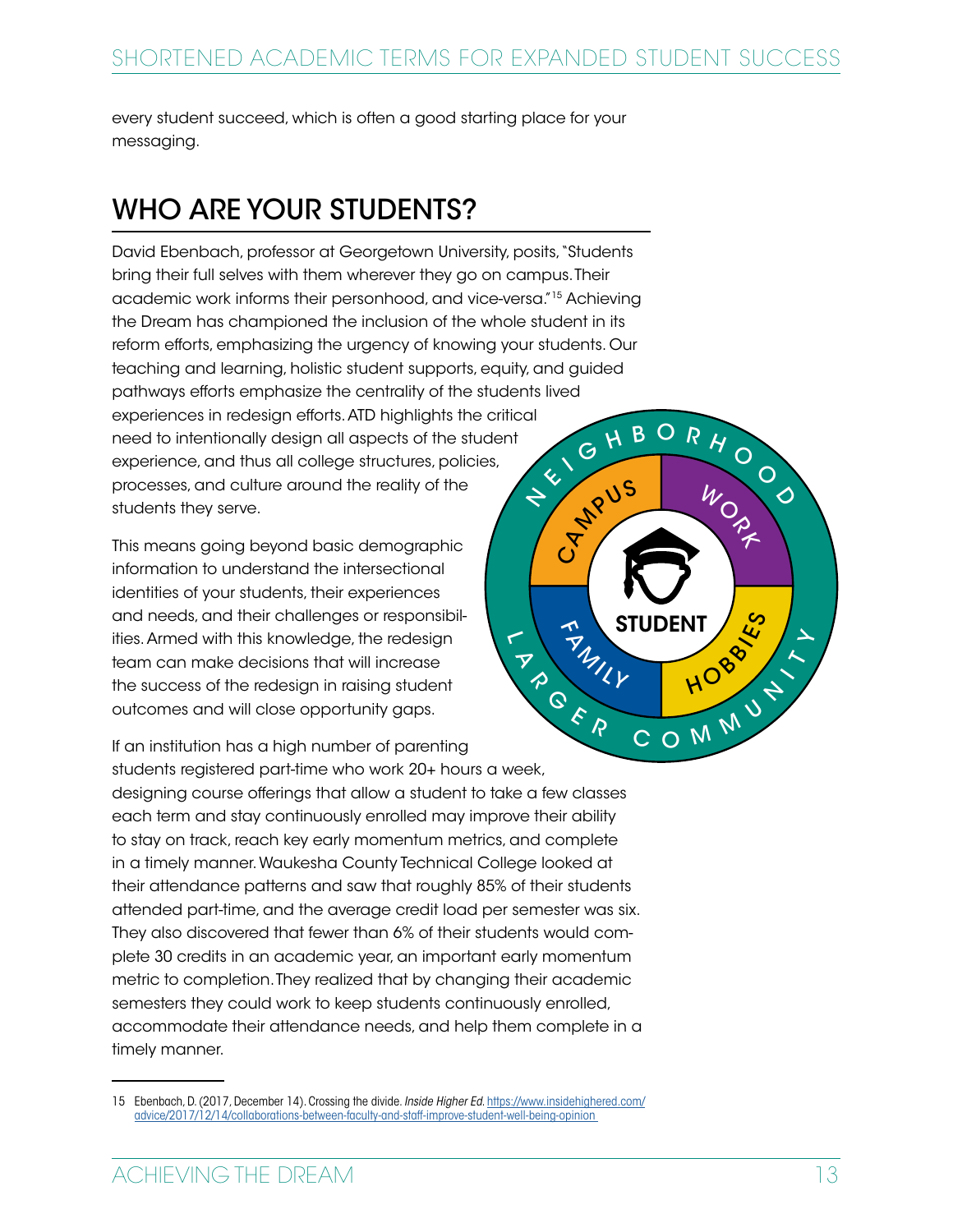

Gaining a deeper understanding of students requires analysis of both quantitative and qualitative data; colleges should resist the temptation to rely on anecdotal information even if some data is challenging to collect [\(Student Needs Assessment](https://www.achievingthedream.org/sites/default/files/resources/atd_hss_toolkit_chapter_2_student_needs_assessment.docx)). Some of the data needed to understand students is already gathered by the institution through existing processes and technologies, while other data may need to have new processes created. This requires close collaboration between those leading the redesign effort and their institutional research and technology departments to identify what is needed, what is already collected, and what needs to be collected.

When aggregated, these metrics and indicators can complement other institutional data that colleges collect—such as when students are on campus for their classes, what supports are underused compared to reported need, or when during the semester different supports are used most. This information can be used to inform course length, modality, and pedagogy. In addition, this data can also be used to design courses that deliver supports in an integrated manner.

*See Appendix A: Examples of Data to Help Colleges Know Their Students*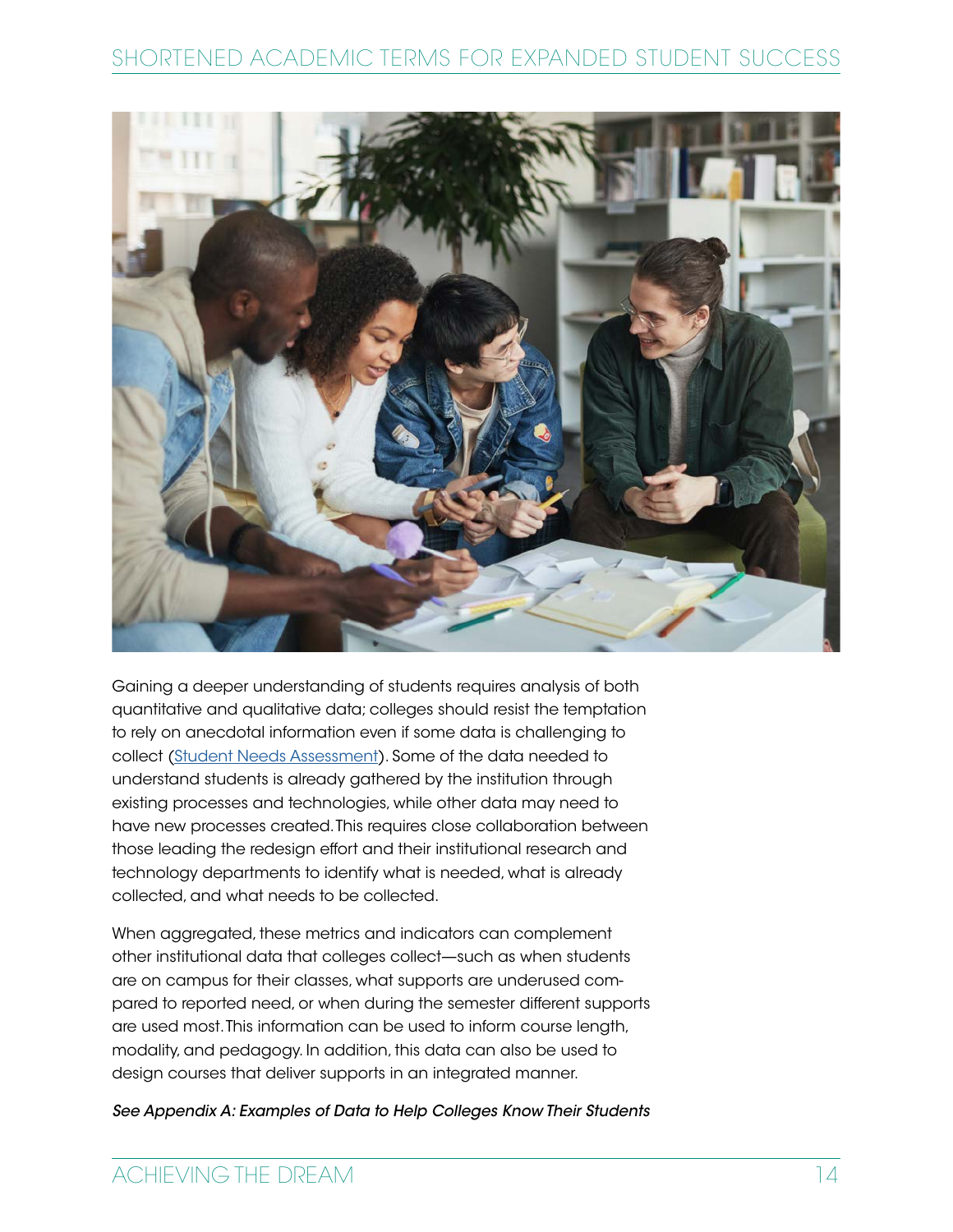### THE IMPORTANCE OF CULTURE

Transforming an institution requires more than just isolated changes in one particular area. Moving the needle to improve outcomes will require changes to structures, processes, and attitudes across the college.

| <b>Structural</b><br>Change     | Occurs when policies, structures, and procedures create a<br>framework for new behaviors that improve the student experience<br>throughout the institution.                                    |
|---------------------------------|------------------------------------------------------------------------------------------------------------------------------------------------------------------------------------------------|
| <b>Process</b><br><b>Change</b> | Alters how people do their job and is transformative when<br>enough individuals change their practices to ensure that large<br>numbers of students encounter new student support interactions. |
| <b>Attitudinal</b><br>Change    | Occurs when individuals understand their work and view work<br>processes in new ways.                                                                                                          |

Attitudinal change occurs when employees understand their work processes in different ways. Attitudinal change brings about cultural change and understanding the culture of a college is also an important part of laying the foundation for transformation. Amarillo College embraces the ability to bring about transformative change quickly at their institution. The "Amarillo Way" enables quick pivots in the best interests of the student in as little as four to six months. Odessa College noted that they had three solid years of transforming the college under

their belt when they decided to offer courses in a more flexible format. However, if the mindset of the organization is firmly entrenched in a traditional semester structure, it may take more time to make the case for change and bring about the attitudinal change required to make this work a success.

*In the workbook, use the planning tables in part 2, Purpose and Case Making, to help your institution craft your "why" and make the case for a transition to shortened academic terms across the institution.* 

Attitudinal change brings about cultural change, and understanding the culture of a college is also an important part of laying the foundation for transformation.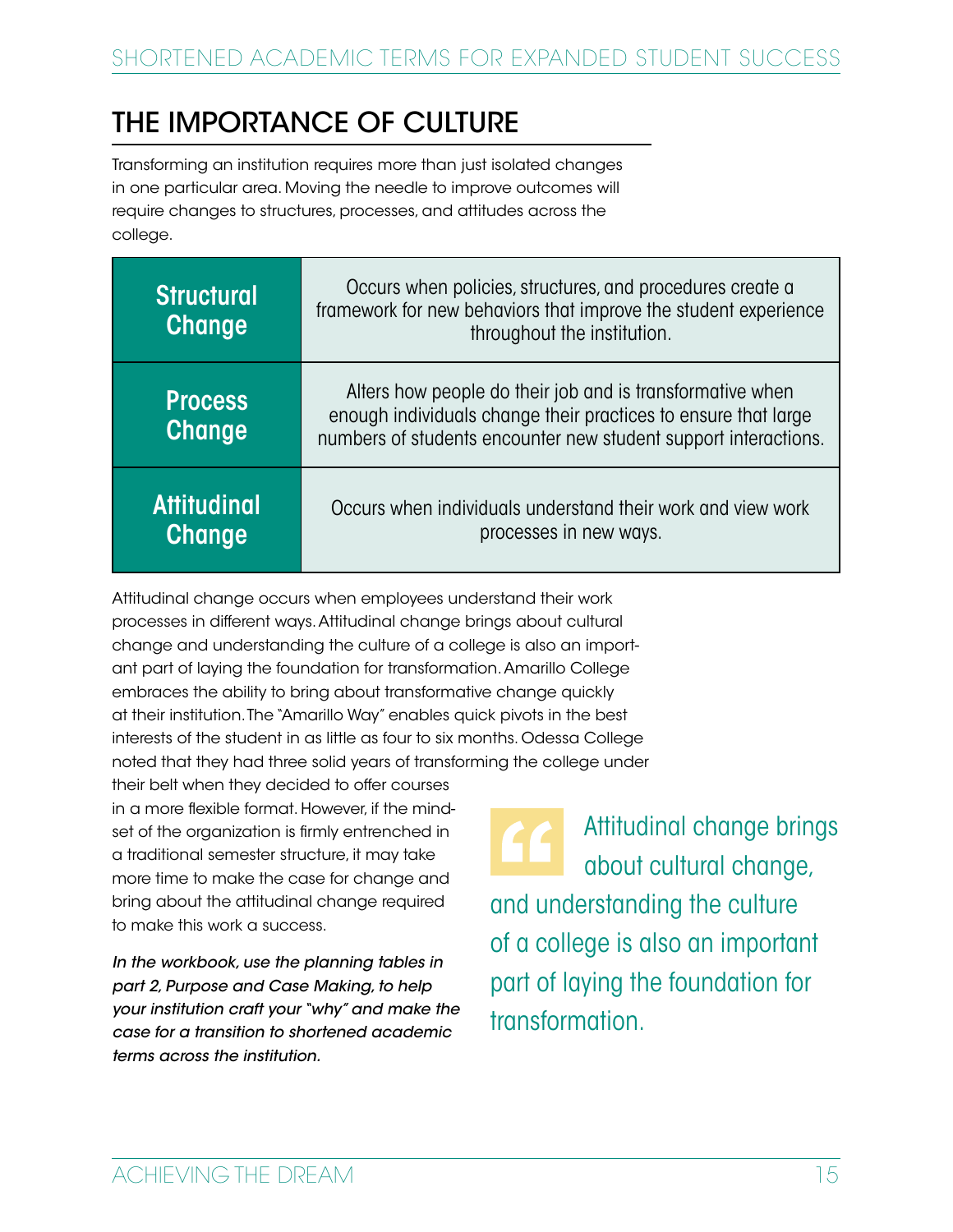## Strategy, Metrics, and Communication

### **STRATEGY**

Determining an implementation strategy is another key early decision. Institutions will need to decide whether to roll out the shortened academic term with all of their classes at once, or to use a phased-in approach, or to implement changes with a smaller pilot group of courses. The strategy colleges choose to implement will depend on institutional culture and the amount of support the college has for this shift, the available resources, and the urgency of the work. Examples of institutions that have chosen different implementation strategies include Amarillo College's approach to convert their top 25 enrolled courses as they started this work. Northeast Wisconsin Technical College chose to convert half their courses at first and then had a plan to phase in the remaining courses over the next few years. And Trident Technical College decided to convert all courses in every program all at once. These different approaches were all successful and were based on the institution's strategic goals and capacity to undertake the change. It is critical that considerations in designing institutional strategy always include exploration of how the strategy will impact the student experience. Colleges should never design a strategy that will create barriers for students as they move through their academic program.

*In the workbook, use the planning tables in part 3, Strategy, to help your institution direct how the implementation of this work begins.*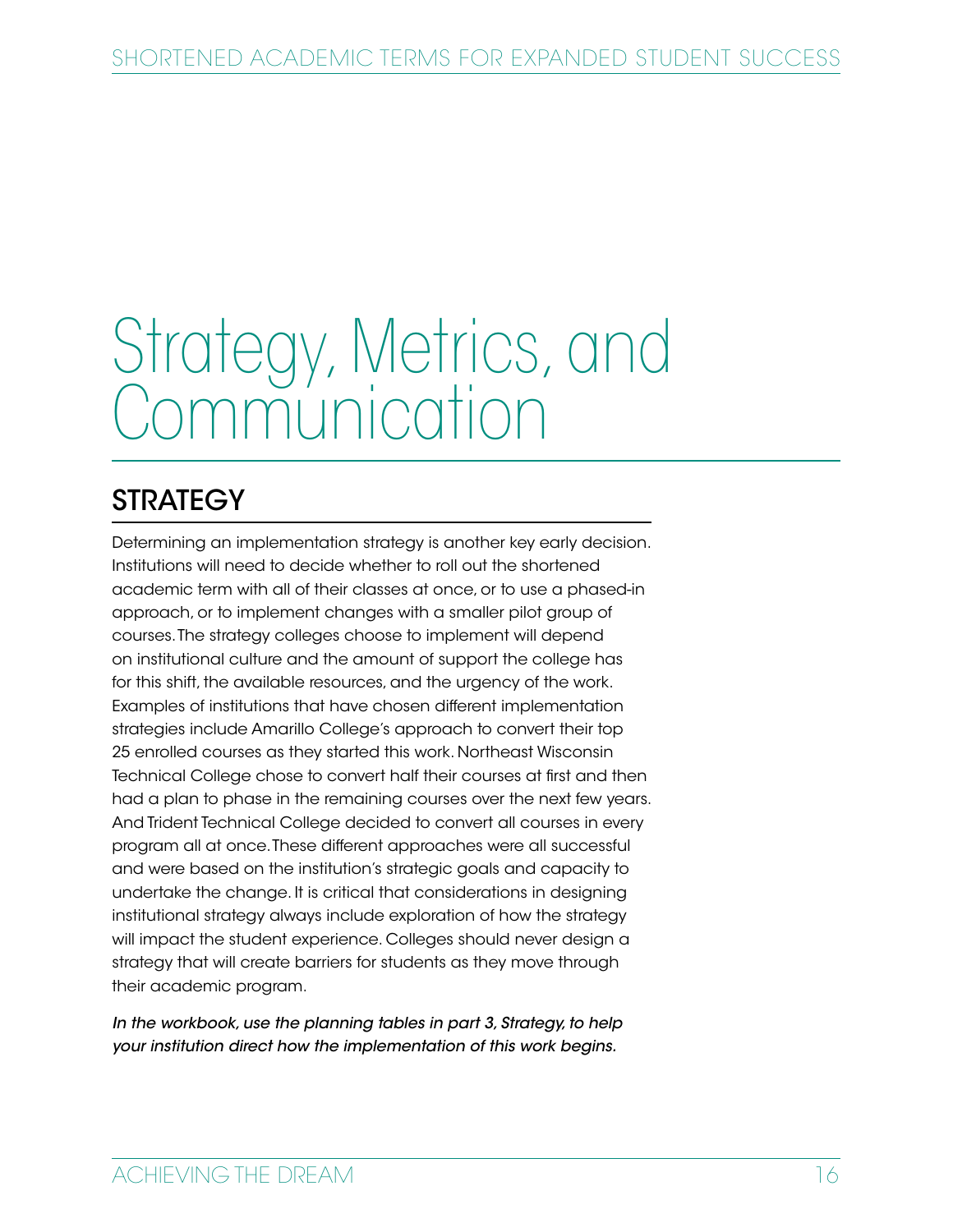### **METRICS**

An integral part to planning for implementation are the selection of key metrics and milestones and creating an assessment plan that

includes planning for data collection. While many colleges make this transition to improve student success, it is important to define the metrics of success that are important to the institutional context. It is also important to monitor both leading and lagging indicators of success to ensure that these efforts do not produce hidden consequences for students. Lagging indicators will tell the college whether they have arrived successfully at their destination. Leading indicators for each phase will allow the college to monitor the progress of the work and to ensure that the changes are moving the college in the right direction. A

An integral part 66 to planning for implementation is the selection of key metrics and milestones and creating an assessment plan that includes planning for data collection.

good leading indicator is both predictive and able to be influenced by the team [\(Data Discovery Guide](https://www.achievingthedream.org/resource/14989/data-discovery-guide)).

| <b>Leading Indicator Examples</b>                                                        | <b>Lagging Indicator Examples</b> |
|------------------------------------------------------------------------------------------|-----------------------------------|
| Student attendance                                                                       | Course success rates              |
| First-term grades                                                                        | Persistence rates (term to term)  |
| Percentage of students withdrawing                                                       | Completion rates                  |
| Student credits accumulated                                                              | Student satisfaction              |
| Increased understanding by faculty and staff of<br>purpose of change to shortened terms  | <b>GPA</b>                        |
| Percentage of stakeholders who have been trained<br>or received professional development | Licensure pass rates              |
| Percentage of communication plan activities<br>delivered                                 | Learning outcomes met             |
| Number of courses transitioned to shorter terms                                          | Transfer rates                    |

As the implementation progresses, the college will eventually see the needle move on student success metrics such as course success, persistence, students enrolled full time, and ultimately completion.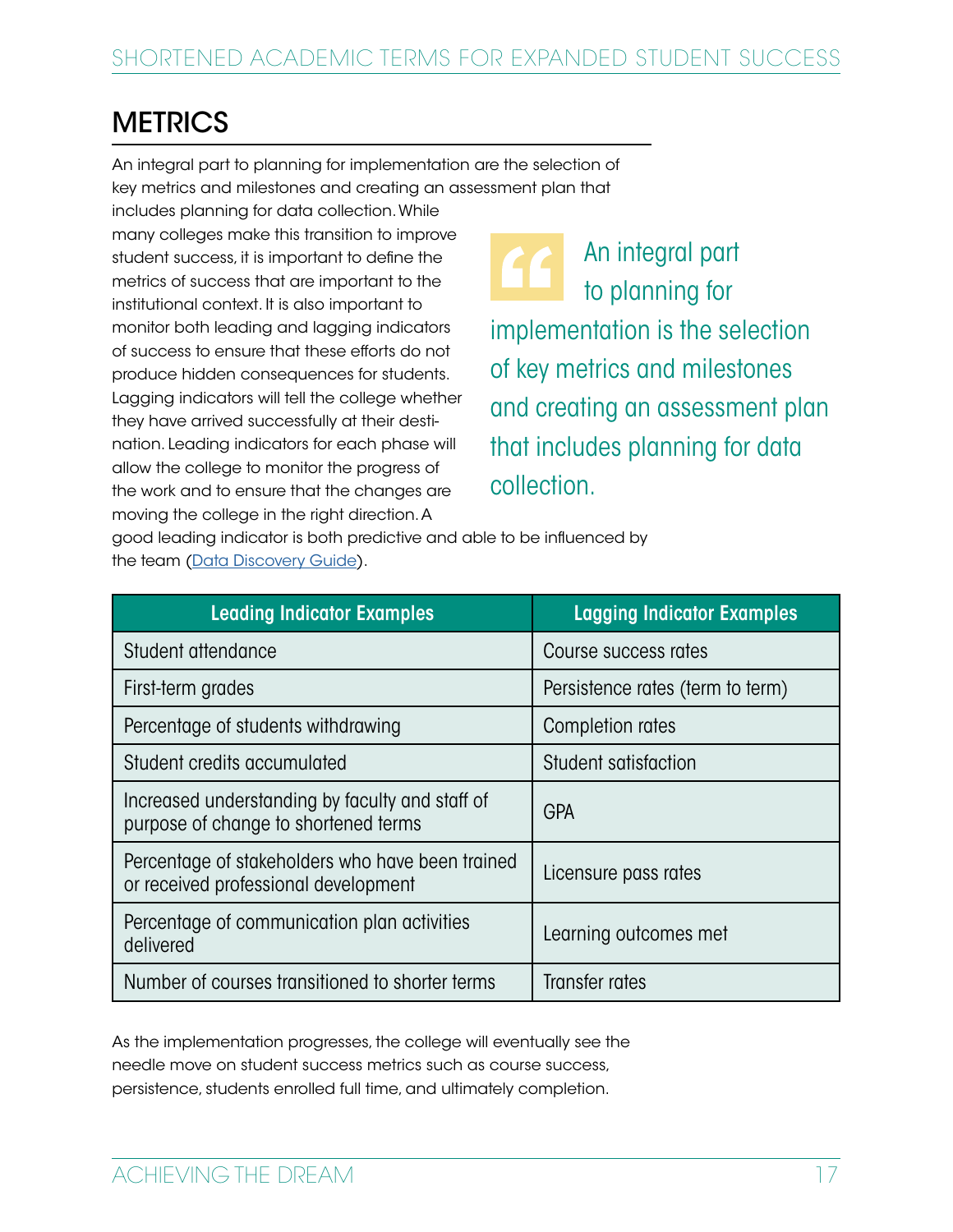### COMMUNICATING THE WORK

Communication across the institution to all stakeholders is critical to the success of any transformational change. Odessa College credits "extraordinarily effective" communication to contributing to their "all in" culture. Odessa leveraged clear and consistent messaging delivered through multiple modalities. Their intentionality and transparency helped the college stakeholders stay informed throughout the planning and implementation process. It is vital for colleges to have

a communication plan to share important information with students and with faculty and staff. A good mantra for communicating this work should be "early, often, and transparently." Waukesha County Technical College created an internal communication campaign for faculty, called "Mission Possible," that helped focus their efforts and keep faculty informed. As the college works to understand the purpose of this transformation and how it will be helpful, it is critical to share a clear and consistent message focused on why the college is making the change. In addition, the college should have a clear plan to share this information with all levels of the institution. Grayson College encourages colleges to be as transparent as possible about the work

It is vital for colleges to  $|G|$ have a communication plan to share important information with students and with faculty and staff. A good mantra for communicating this work should be "early, often, and transparently."

from the very beginning to maintain trust with key stakeholders. Both Odessa College and Trident Technical College recommend being very intentional about controlling the narrative and ensuring that factual information is shared to prevent rumors or panic that can often accompany large-scale change at an institution. In addition, colleges should create a cadence for information sharing so stakeholders know when to expect new information to be shared with them. It is also important to consider who will deliver the communication across the institution. Several colleges used small teams made of cross-functional stakeholders to present information across the college. These "traveling road shows" keep the message consistent, allow a face to be associated with the transformation, and help colleges demonstrate that it supports a whole-college, collaborative approach to implementing change.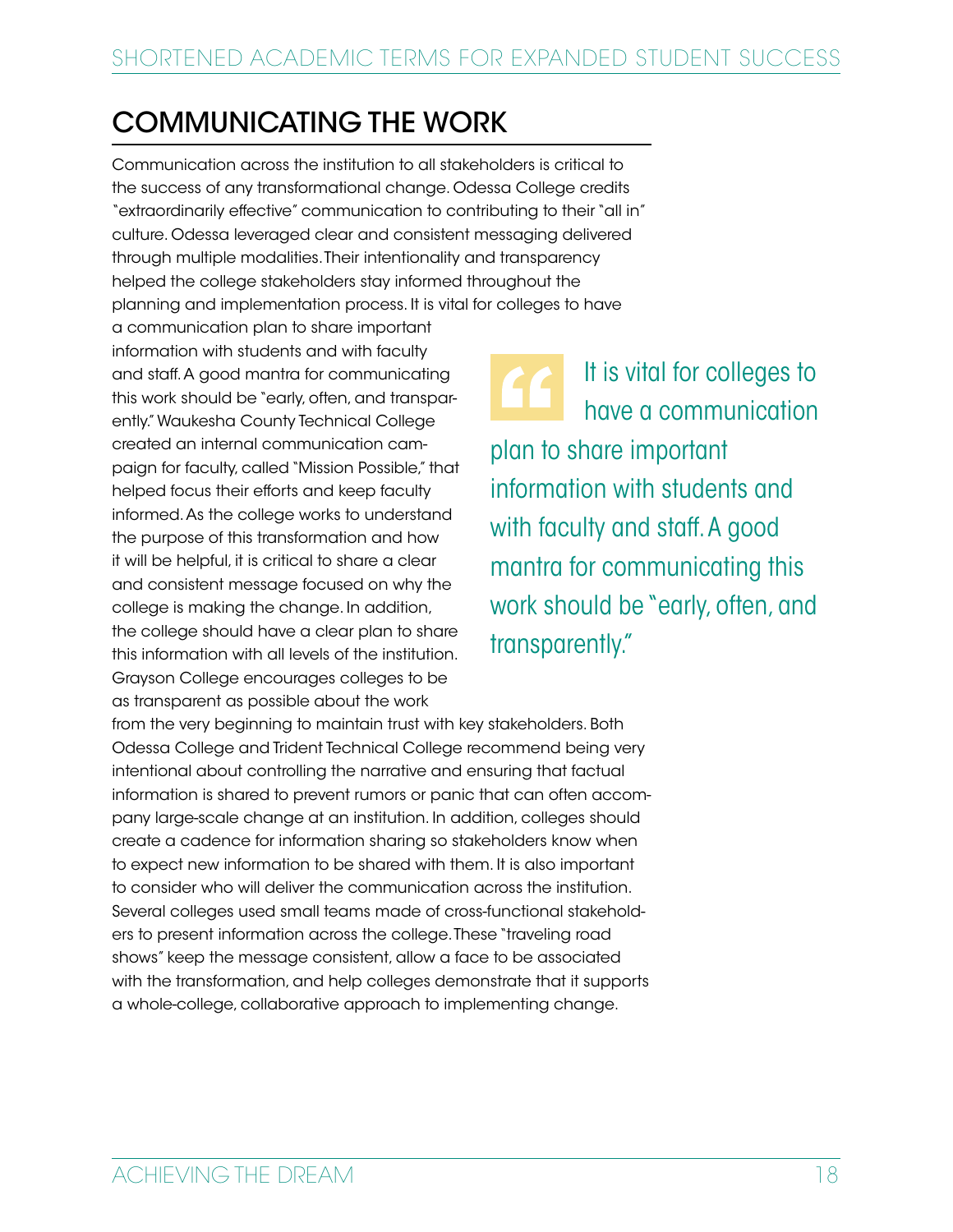### COMMUNICATING TO STUDENTS

It is critical to have all students ready to successfully engage on the first day of the new term. Thus, it is important to be clear about the behaviors and deadlines that will set up a student for success in a shortened semester. Colleges have leveraged marketing campaigns and social media and in-person listening sessions to keep students informed. Trident Technical College used an intentional marketing campaign aimed at ensuring all students were seat-ready on the first day of class. Communicating to current students may require a different plan from communicating to new students. Current students will be accustomed to the previous structures and practices and may need more information and preparation to be ready for success on the first day of class in a new format. It will be critical to identify the processes that will impact students the most and have a clear marketing and communication plan to inform students of these changes. For example, if the financial aid disbursement processes will change under the new structure, it will be important for students to understand to the changes. This information should be delivered to students in a multitude of ways, and the message should be consistent from every source. Deadline

changes should also be clearly communicated so students are not surprised. Odessa College found that new students did not know any different structures or processes. The college emphasized that critical information should be built into their onboarding structures information should be delivered from multiple sources, and there should be opportunities for questions and clarification at all steps.

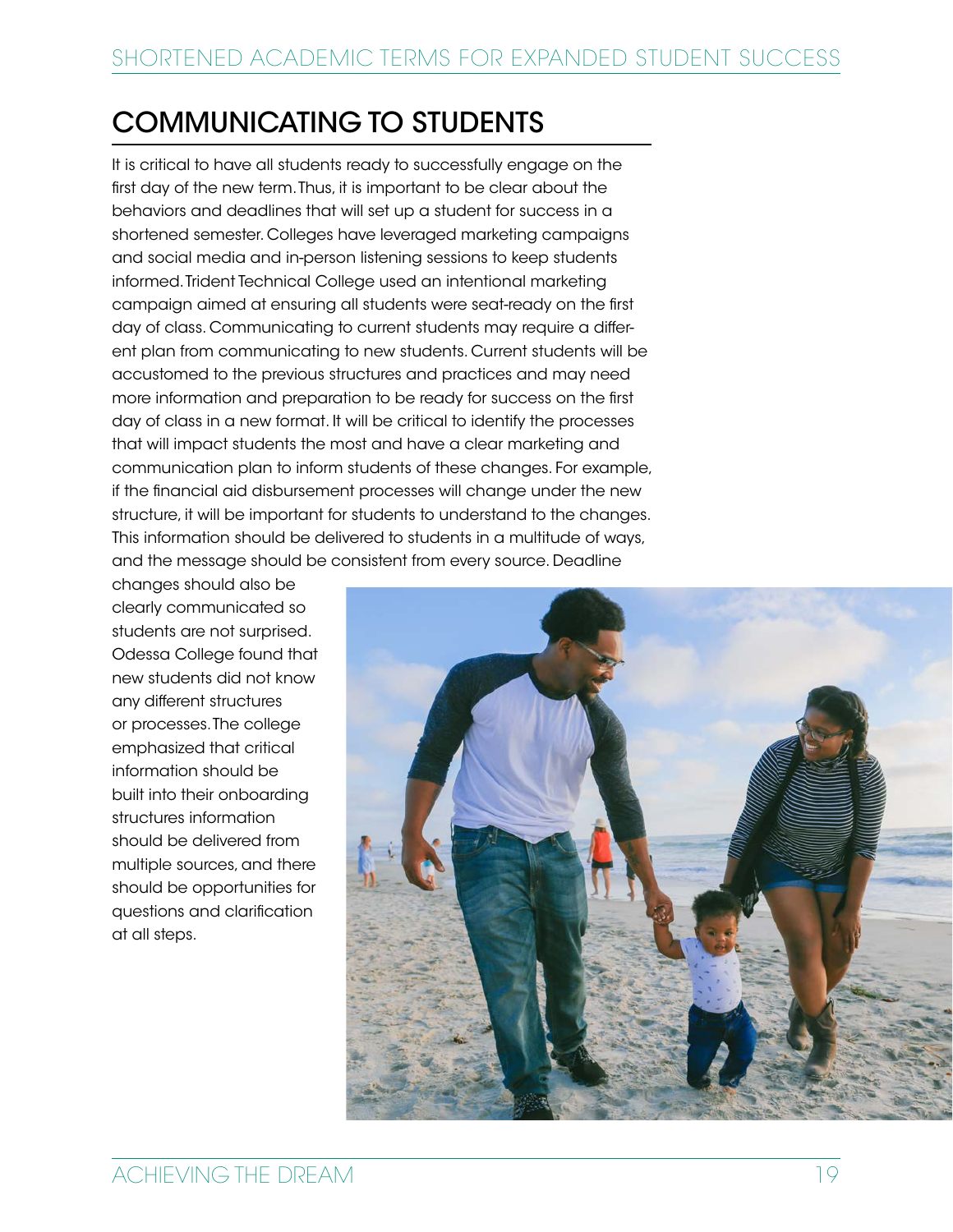## Teaching Students in a Shortened Academic Term

### PLANNING FOR LEARNING EXPERIENCES

The conversion to a compressed term likely creates a challenge for instructors: How will you take what you might have done in 16 weeks and create new learning opportunities for the same content in 7 or 8 weeks? We urge faculty to avoid the path of simply stacking multiple class sessions from an existing design into longer sessions. Take the opportunity to approach your course with a fresh lens and ask what is most important for your students to know and to be able to do when they complete the course. Work with colleagues who have expertise in instructional design and evidence-based pedagogy; many institutions offer this support through a Center for Teaching and Learning or a Faculty Development Committee. Instructors likely have colleagues in other academic programs who have expertise in backwards design, in which the instructor begins by considering their learning goals, determines how to assess students' learning toward those goals, and then plans for learning activities that will occur during class meeting times. 16 This approach is just as meaningful in hybrid or fully online courses, as it informs the decisions we make around both synchronous and asynchronous sessions and activities.

Delivering content in 7 or 8 weeks makes it essential that faculty and students have a high level of awareness of student progress through each week of the term. Once you have established goals for student learning, we encourage you to use both formative and summative assessments to track student progress through each week of the

<sup>16</sup> Wiggins, G., & McTighe, J. (2005). *Understanding by design*. Alexandria, VA: ASCD.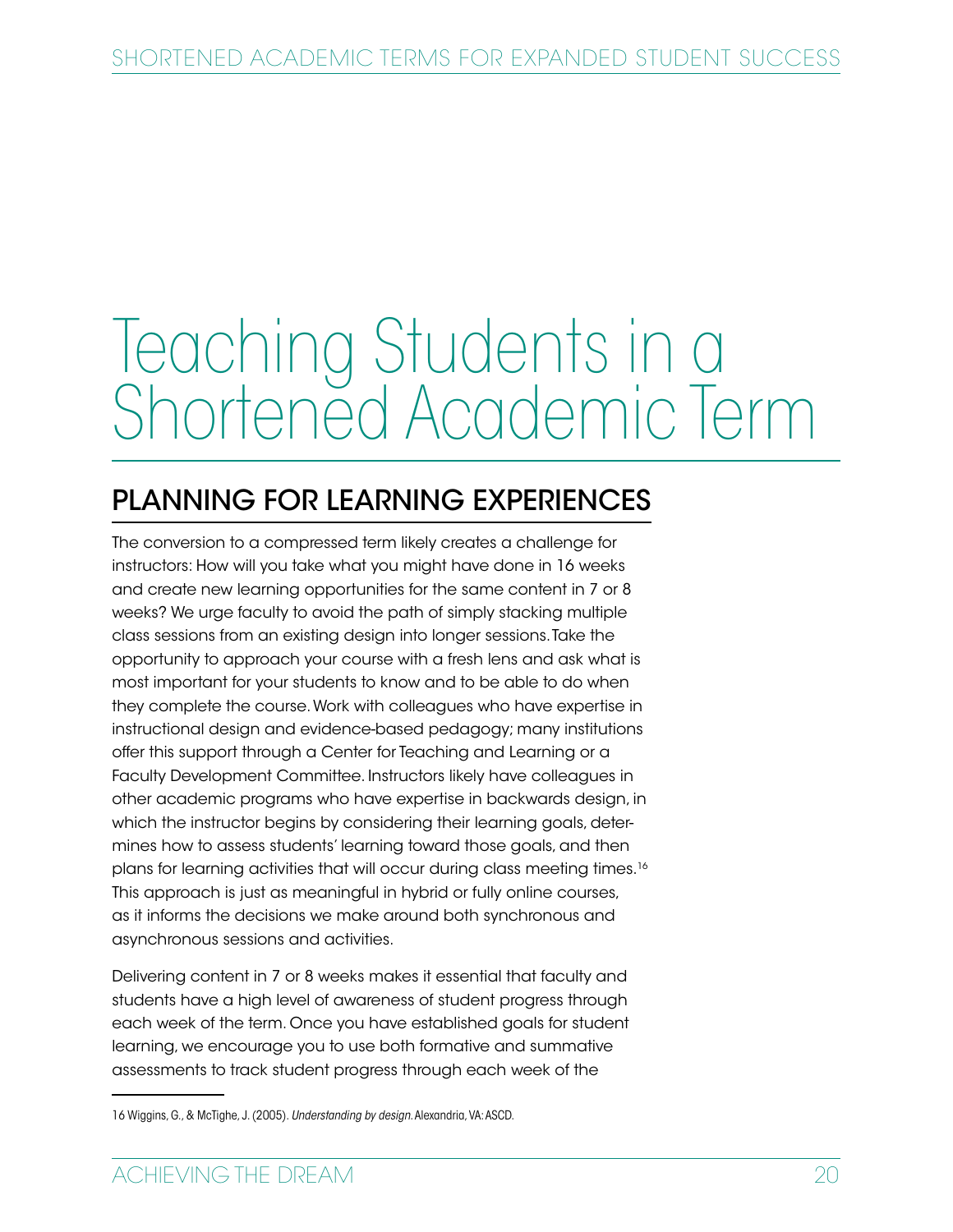course. Many instructors find benefits in incorporating learning assessment techniques as part of their time with students. These techniques may require only a few minutes of class time and can be a helpful way to signal the transition from one key section of course content to

another. They signal to students where they might need to focus more time to stay on track with course material and they help the instructor understand where they might need to change the pacing of class activities. As with other suggestions shared in this section, the mix of formative and summative assessment approaches can be done well in face-to-face, hybrid, and online classroom environments. 17

We encourage all faculty, across all disciplines and academic programs, to use inclusive teaching practices. A recently released Evidence-Based Teaching Guide to Inclusive Teaching suggests that this approach includes:

Once you have " established goals for student learning, we encourage you to use both formative and summative assessments to track student progress through each week of the course.

- 1. developing self-awareness,
- 2. developing empathy,
- 3. creating a positive classroom climate,
- 4. making inclusive pedagogical choices, and
- 5. leveraging networks. 18

Changing content delivery to be effective in shorter terms can at first seem overwhelming. But these shifts actually present a tremendous opportunity to incorporate learner-centered pedagogical approaches, in which colleges engage students in active processes of gathering, considering, applying, and demonstrating their knowledge. Examples include active learning, collaborative learning, and inquiry and problem-centered learning. 19 Colleges can leverage adaptive courseware to provide immediate feedback and personalize the pace and content

<sup>17</sup> Barkley, E. F., & Major, C. H. (2016). *Learning assessment techniques: A handbook for college faculty*. San Francisco: Jossey-Bass.

<sup>18</sup> Dewsbury, B., & Brame, C. J. (2019). Evidence-based teaching guide to inclusive teaching. *CBE—Life Sciences Education*, 18, 1–5.<https://www.lifescied.org/doi/10.1187/cbe.19-01-0021>

<sup>19</sup> [https://cft.vanderbilt.edu/guides-sub-pages/active-learning](https://cft.vanderbilt.edu/guides-sub-pages/active-learning/)

Barkley, E. F., & Major, C. H. (2020). *Student engagement techniques: A handbook for college faculty* (2nd ed.). Hoboken, NJ: Jossey-Bass.

Barkley, E. F., Major, C. H., & Cross, K. P. (2014). *Collaborative learning: A handbook for college faculty* (2nd ed.). San Francisco: Jossey-Bass.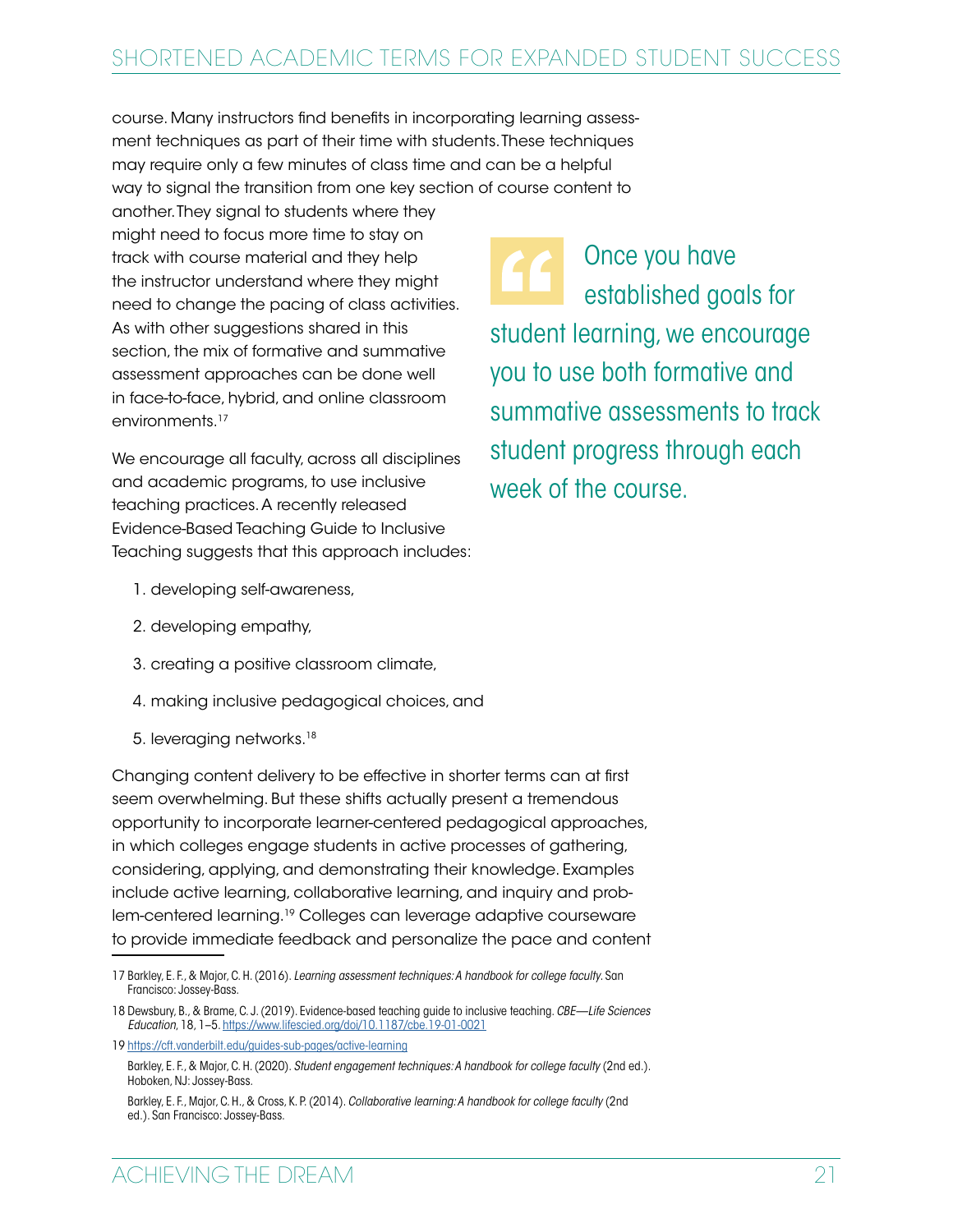of learning, ensuring that students master crucial content while freeing instructor time for group projects and the range of active learning processes that you may wish to add to your toolbox. 20

The flipped classroom format can also provide an alternate structure that can be useful in shorter academic terms. Here, students develop an initial understanding of course material before the class meeting, and then the instructor uses the time together to support students in applying their learning through intentionally designed activities. 21

Finally, a growing number of faculty nationwide are adopting Open Educational Resources (OER), which are "digital materials that are free and openly licensed, allowing instructors and students to collaborate, adapt, use, and share them."<sup>22</sup> OER can be any type of learning content, from assessments, articles, lesson plans, videos, textbooks, and images to entire courses; faculty select, combine, and revise high-quality course materials to build courses that best support their learning outcomes and reflect their students' interests. The majority of faculty engaged in ATD's recent Open Educational Resources Degree

Students in shortened term courses may benefit from faculty use of OER because this approach will ensure that students have access to all required course materials on day one.

initiative reported that students responded well to OER courses, coming to class better prepared and more engaged in course discussions and projects. This finding suggests that students in shortened-term courses may benefit from faculty use of OER because this approach will ensure that students have access to all required course materials on day one.

In the workbook, use the planning table in part 4, Academic Planning, to help your institution outline the structural, process, and attitudinal changes needed for course redesign. You can also reference the sample term engagement plan at the end of this guidebook in Appendix A.

<sup>20</sup> Vignare, K., Lammers Cole, E., Greenwood, J., Buchan, T., Tesene, M., DeGruyter, J., Carter, D., Luke, R., O'Sullivan, P., Berg, K., Johnson, D., & Kruse, S. (2018). *A guide for implementing adaptive courseware: From planning through scaling*. Joint publication of Association of Public and Land-grant Universities and Every Learner Everywhere. [https://www.aplu.org/library/a-guide-for-implementing-adaptive-courseware-from](https://www.aplu.org/library/a-guide-for-implementing-adaptive-courseware-from-planning-through-scaling/File)[planning-through-scaling/File](https://www.aplu.org/library/a-guide-for-implementing-adaptive-courseware-from-planning-through-scaling/File)

<sup>21</sup> <https://facultyinnovate.utexas.edu/flipped-classroom>

<sup>22</sup> Griffiths, R., Mislevy, J., Wang, S., Ball, A., Shear, L., & Desrochers, D. (2020). *OER at scale: The academic and economic outcomes of Achieving the Dream's OER Degree Initiative*. Menlo Park, CA: SRI International. [https://www.achievingthedream.org/resource/17993/oer-at-scale-the-academic-and-economic-outcomes-of](https://www.achievingthedream.org/resource/17993/oer-at-scale-the-academic-and-economic-outcomes-of-achieving-the-dream-s-oer-degree-initiative)[achieving-the-dream-s-oer-degree-initiative](https://www.achievingthedream.org/resource/17993/oer-at-scale-the-academic-and-economic-outcomes-of-achieving-the-dream-s-oer-degree-initiative)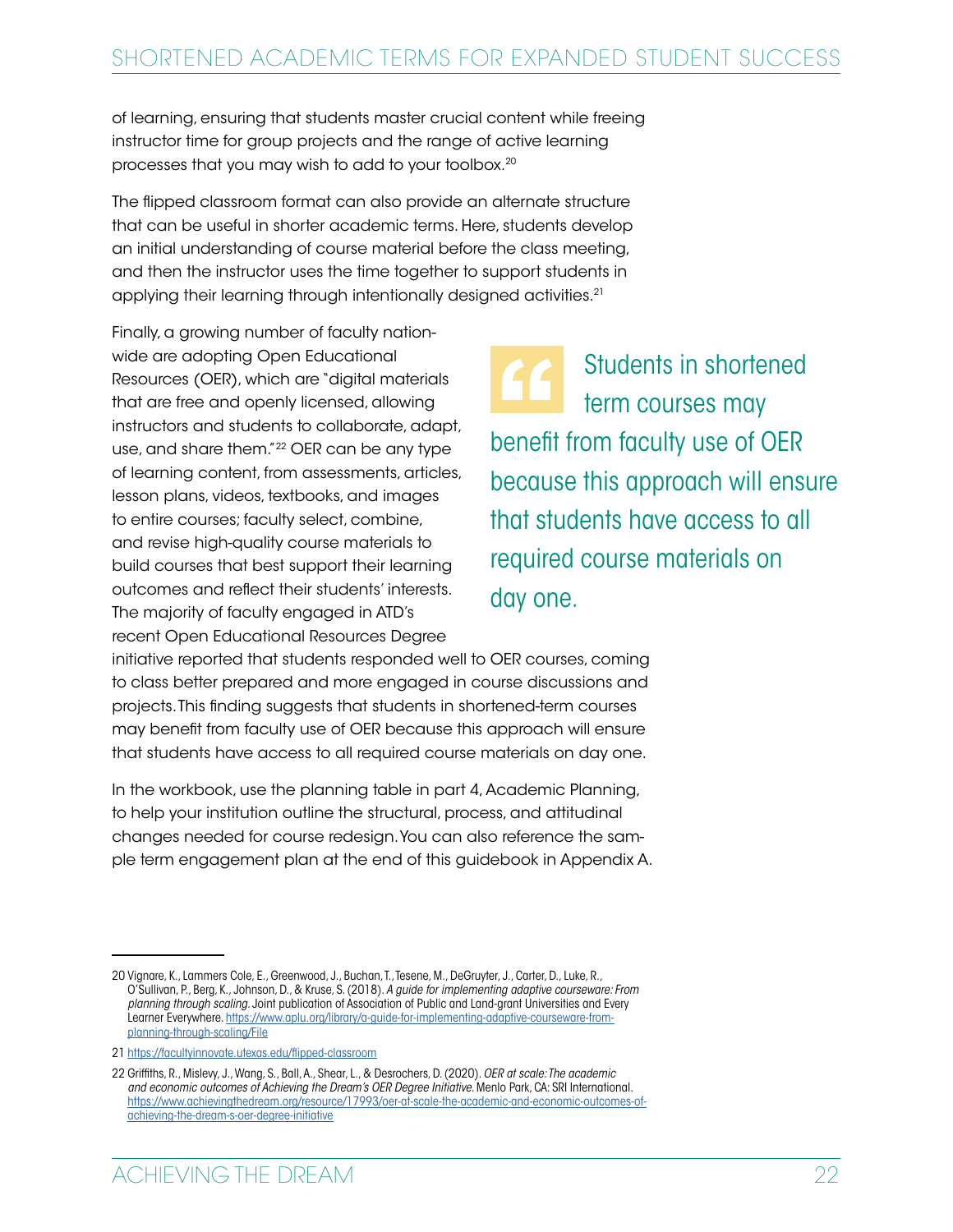## Supporting Students in Flexible Parts of the Term

IT IS UNDERSTANDABLE TO consider what we do in the classroom as critical in preparing for shorter terms. Yet, how we support students outside the classroom is equally important to their success at our institutions. As the college moves to shorter academic terms all processes will need to be adjusted. As Waukesha County Technical College leadership reflected, "It will touch every business process at the college." Supporting and engaging students before they enter the classroom can contribute to satisfaction and a sense of belonging and ensure a successful start. Colleges should consider best practices to support students along the entire spectrum of engagement, from recruiting through application, onboarding, and enrollment for all terms. Overall, processes from all offices that put the student at the center are more likely to contribute to satisfaction, success, and a sense of belonging. Input and feedback from students (new and existing) and stakeholders who work directly with students is critical in the planning and implementation phases of new policies and processes to support students in shorter academic terms.

The college will need to make many decisions as they start to prepare their institution to support students for a transition to shortened academic terms. Structural, process, and attitudinal changes will need to occur as the college makes the shift. As colleges examine their intake, onboarding, and enrollment processes, they should consider the changes needed in admissions, orientation, advising, financial aid, registration, billing, and the bookstore to be ready for shorter terms. Examples of key areas of policies and practice that will impact the student experience in a shift to shorter terms can be found below.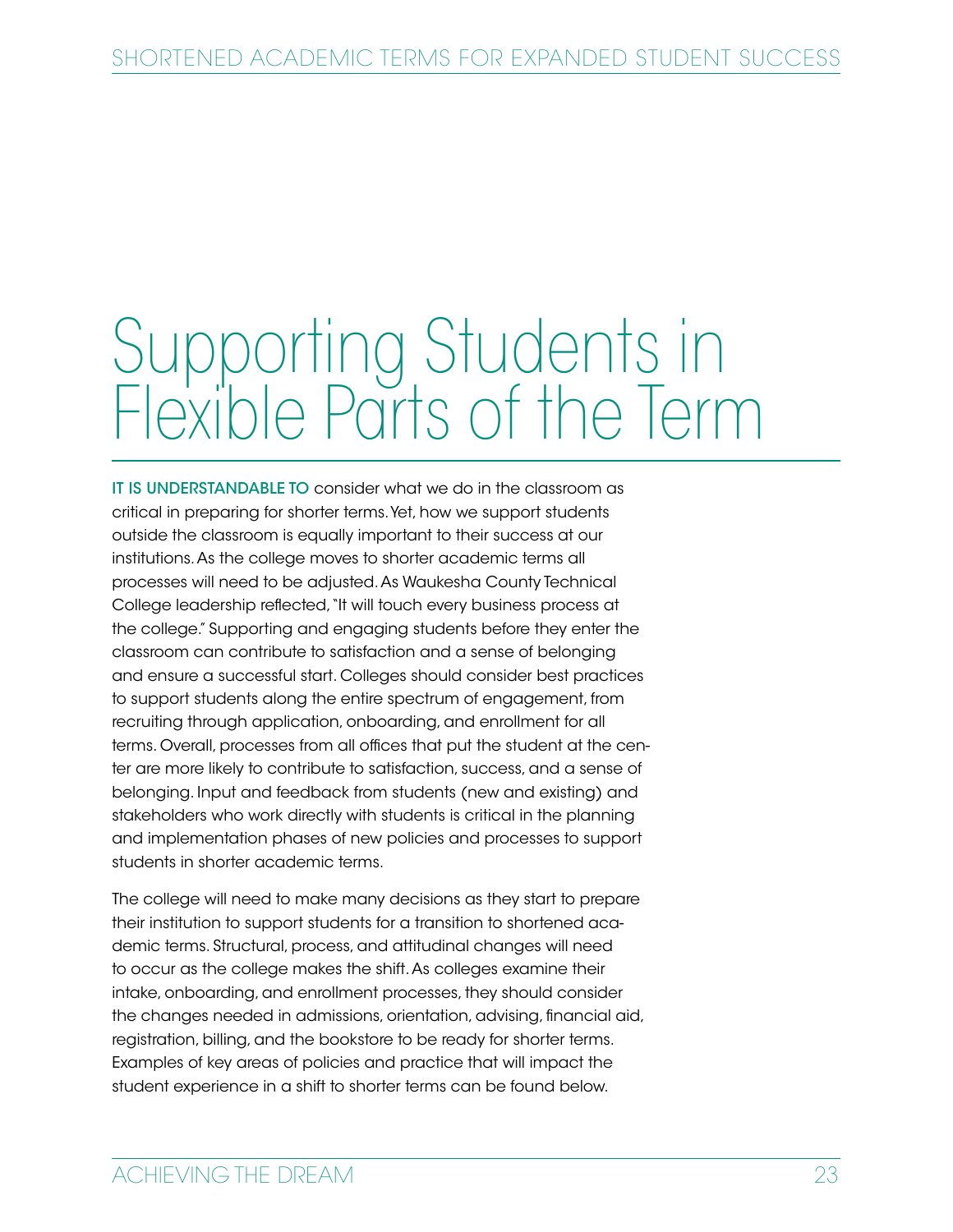| <b>Early and Important Decisions</b>                                                                                           |                                                                                                                                                                                                       |                                                                                                                                                             |  |  |
|--------------------------------------------------------------------------------------------------------------------------------|-------------------------------------------------------------------------------------------------------------------------------------------------------------------------------------------------------|-------------------------------------------------------------------------------------------------------------------------------------------------------------|--|--|
| <b>Structural</b><br><b>Considerations</b>                                                                                     | <b>Process/Policy</b><br><b>Considerations</b>                                                                                                                                                        | Attitudinal<br><b>Considerations</b>                                                                                                                        |  |  |
| What is the timeline to accomplish<br>this transition? What courses/<br>programs will convert first to a<br>shortened term?    | What key academic and student affairs<br>process deadlines will need to change<br>to accommodate a shift to shorter<br>academic terms?                                                                | How does the use of technology<br>(LMS, Student Success platforms,<br>Acitve Learning platforms) improve<br>student success in shortened<br>academic terms? |  |  |
| How will facility utilization change?<br>Will there be lecture hall and/or<br>laboratory capacity concerns?                    | How will registration processes look<br>different to support students registering<br>for two terms per semester? Will the<br>college still maintain a semester<br>structure for registering students? | How do we expand faculty and staff<br>mindset beyond a semester time-<br>frame to include alternate academic<br>calendar options?                           |  |  |
| How will contracts for full-time and<br>part-time faculty and staff change?<br>Will compensation structures need to<br>change? | Will there be a change to attendance<br>policies as format and modality of<br>courses change?                                                                                                         | How do we reinforce a "whole"<br>college" mindset around student<br>support?                                                                                |  |  |
| What will the academic calendar look<br>like, and how will this change course<br>scheduling?                                   | Will there be new/different require-<br>ments in technology utilization<br>polices?                                                                                                                   | How do we encourage a growth<br>mindset regarding student capacities<br>in shorter academic terms?                                                          |  |  |
| What course formats will be leveraged<br>to implement these efforts?                                                           | How will the financial aid processes be<br>different? Will the college still disburse<br>aid in a semester structure? How will<br>this impact the student experience?                                 |                                                                                                                                                             |  |  |
| Will there be technology implementa-<br>tion/utilization changes?                                                              | How will billing processes change to<br>adjust for two terms per semester?<br>Will the college bill students twice in a<br>semester?                                                                  |                                                                                                                                                             |  |  |
| What will the communication plan<br>look like to market this work internally<br>and externally?                                | What bookstore policies need to<br>change? Will the bookstore need<br>to expand return policies for term 2<br>courses?                                                                                |                                                                                                                                                             |  |  |
| What professional development and<br>training programs will be required to<br>prepare faculty and staff?                       | How will the appeals processes need<br>to change to be completed in a term<br>format?                                                                                                                 |                                                                                                                                                             |  |  |
| Will this change impact institutional<br>or programmatic accreditation<br>structures?                                          | How will hiring processes change for<br>adjuncts? Will they be hired for a full<br>semester of courses or by term?                                                                                    |                                                                                                                                                             |  |  |
| Will staffing structures need to change<br>to accommodate this new way of<br>offering courses?                                 | What will be the impact on faculty and<br>staff workload policies?                                                                                                                                    |                                                                                                                                                             |  |  |
| Will the hours of operation of key<br>support offices need to change? Will<br>this impact vacation schedules?                  | How will the process of providing<br>accommodations to students living<br>with disabilities change?                                                                                                   |                                                                                                                                                             |  |  |

*In the workbook, use the tables in part 5, Student Support Planning, to help you move through areas of non-academic change that impact students.*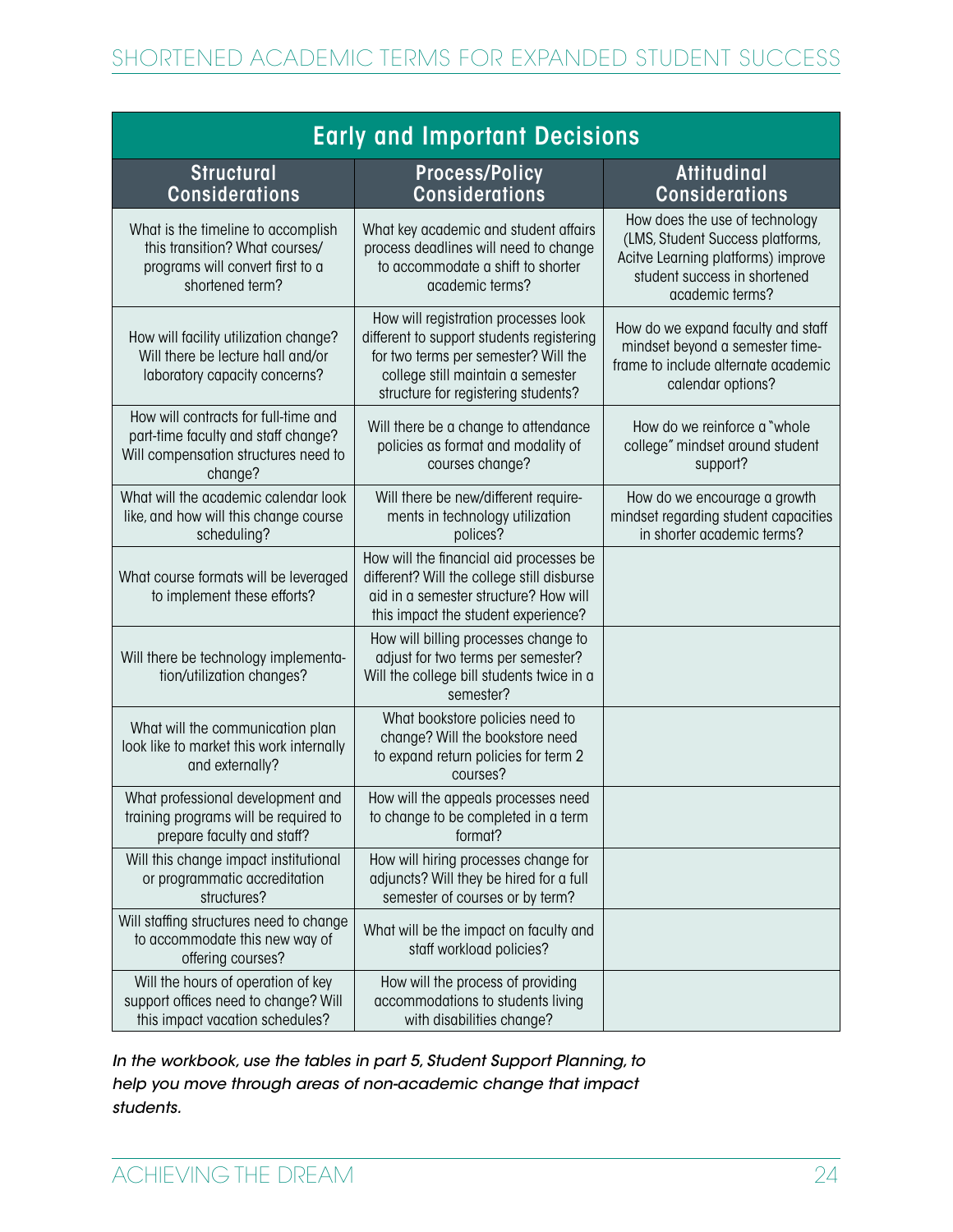# Conclusion

DECONSTRUCTING THE SEMESTER STRUCTURE provides an opportunity for colleges to offer courses in a more flexible and intentional format that helps meet their students' needs in an equitable way. Community college students arrive at our institutions with complex lives. It is our responsibility to know our students and design our institutions to meet their needs. The typical 16-week semester format has not traditionally yielded success for all community college students. Having multiple starts of term allows students to start no matter when they arrive at our institutions and removes the notion of being a "late" registrant. Being late for one shortened term presents an opportunity for the student to be early to the next term. This format also allows students to focus on fewer courses at once, allowing life disruptions to have less impact on students' overall progress. Finally, this format provides part-time students with an opportunity to stay continuously enrolled and still meet the early momentum metrics that will help them successfully complete their programs.

This transformation is more than course redesign, and colleges must approach this work in a systemic and collaborative, whole-college way. The student experience, both in and out of the classroom, must be planned for and assessed with intentionality to reduce barriers that could potentially widen equity gaps. Leadership at all levels and across the organization must prioritize and support this work and ensure the college understands how this approach to delivering courses will improve success for students. Effective communication practices will also be critical to keep the college community informed of progress, for the work still to be done, and to celebrate the small victories along the way. While this type of shift is not a silver bullet, it is another key equity strategy to reimagining and redesigning our institutions to meet our students where they are and help them achieve their goals successfully.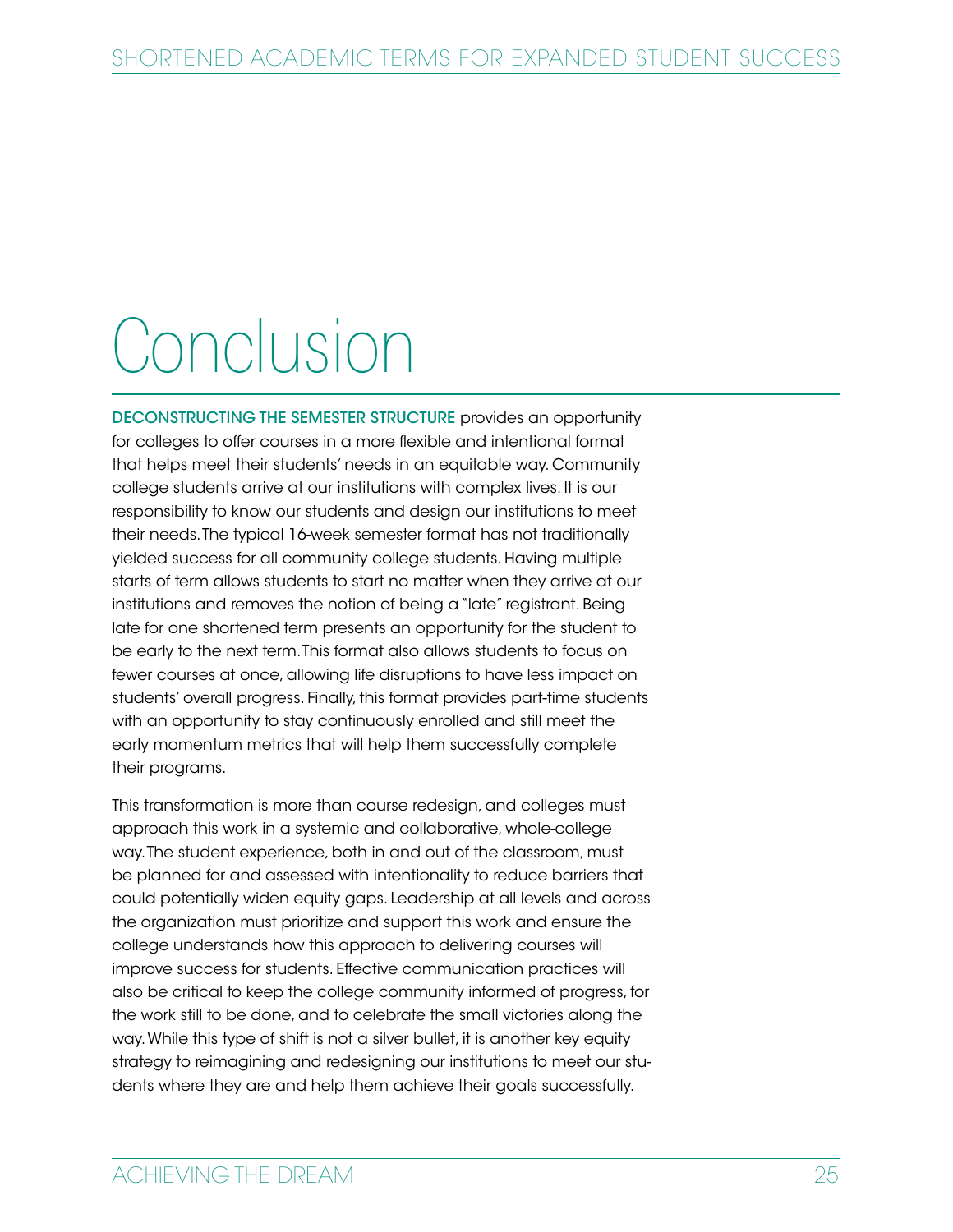## Appendix A: Examples of Data to Help Colleges Know Their Students

| <b>Examples of Data to Help Colleges Know Their Students</b> |                                                                                                                                                                                                                                                                                                                                                       |  |
|--------------------------------------------------------------|-------------------------------------------------------------------------------------------------------------------------------------------------------------------------------------------------------------------------------------------------------------------------------------------------------------------------------------------------------|--|
| <b>Area of Interest</b>                                      | <b>Data Points</b>                                                                                                                                                                                                                                                                                                                                    |  |
| <b>Disaggregated Student</b><br><b>Identity Data</b>         | • Race and ethnicity<br>• Percentage of students working more than 20 hours/week?<br>• Percentage of students who are parents?<br>• Percentage of Pell Grant students living below the poverty threshold?<br>• Percentage of students who are food or housing insecure?<br>• Percentage of students who are first generation college students?        |  |
| <b>Course Success Rates</b>                                  | . By term-length Maymester, summer, and full-term courses?<br>- Does this look different when disaggregated by race/ethnicity, income, or<br>attendance status?<br>• By program<br>- Does this look different when disaggregated by race/ethnicity, income, or<br>attendance status?                                                                  |  |
| <b>Attendance Patterns</b>                                   | • What is the PT/FT ratio?<br>. What does your part-time student look like?<br>- Gender<br>- Parental status<br>- Programs enrolled in<br>• What is the average number of hours students take per semester?<br>• What are the term-to-term persistence rates?<br>• What is the average time to completion?<br>• Average credits earned at completion? |  |
| <b>Withdrawal Rates/</b><br><b>Patterns</b>                  | • What is the withdrawal rate?<br>- Who is withdrawing?<br>- From which program?<br>- When are they withdrawing (which week)?<br>- Why are they withdrawing?                                                                                                                                                                                          |  |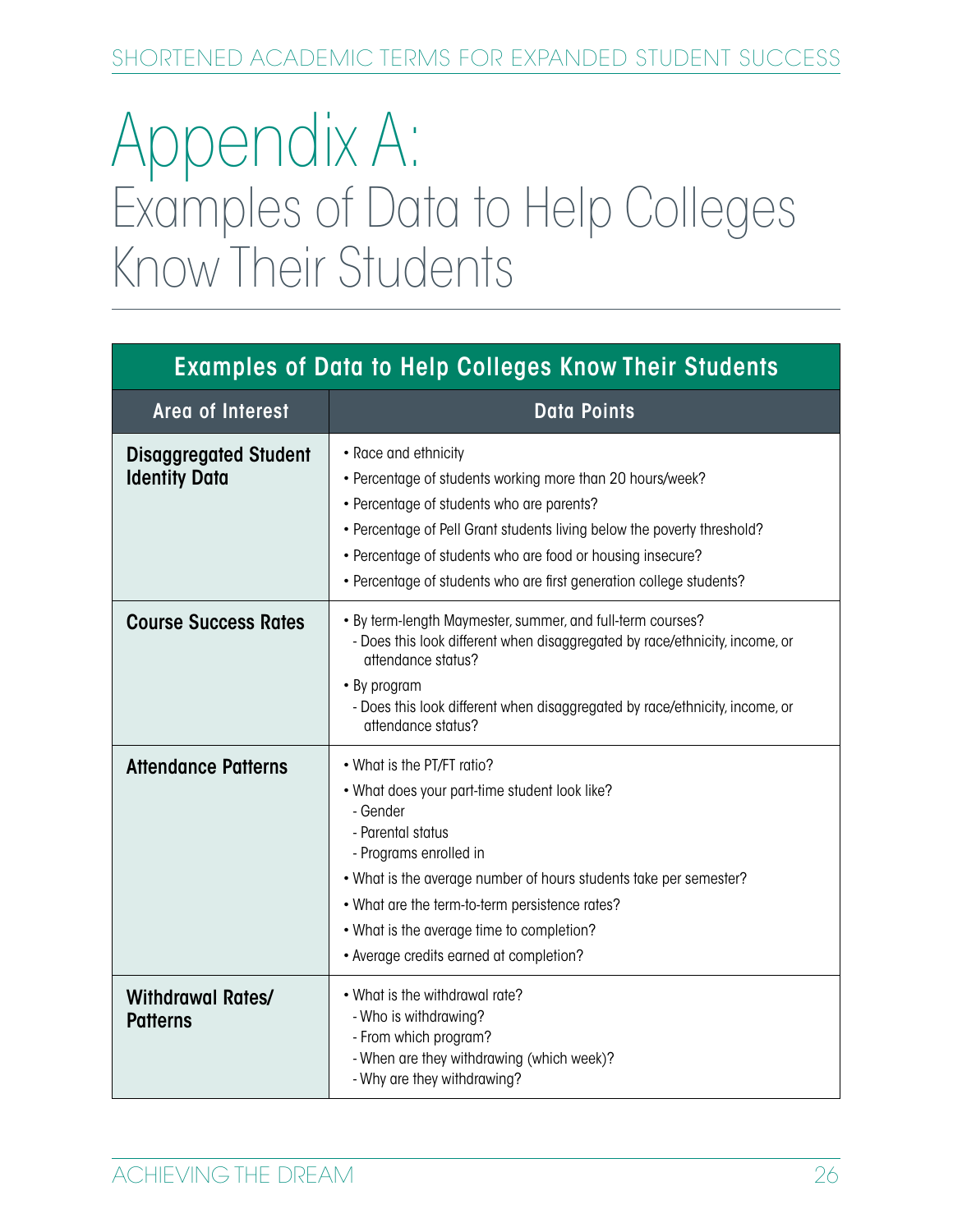## Appendix B: Sample Term Engagement Plan

#### Engaging Your Students Before the First Class Meeting

Use your Learning Management System (LMS) to reach out to your students in advance of the first class meeting. This is an important opportunity to check in, introduce yourself, convey your excitement about the course that's about to begin, and set a tone that you want to see your students succeed. If a compressed semester is relatively new at your institution, you may also want to use this communication to explain this structural change to students and to share your thoughts about how this approach may support their success. The schedule necessitates that students have their required course materials from day one, so part of your outreach should include confirming that students understand what course materials are required and how they can access them.

#### Making the Most of the First Class Meeting/Start of Term

The first class meeting or two are especially important in a compressed semester. The tone you set and the extent to which you foster a sense of classroom community can impact your students' sense of belonging and their interest in the course material. One key step is to design introductory activities that are not exclusively focused on the instructor's delivery of the course syllabus. Create space for you to share your expectations of the students and for the students to share their hopes and expectations for the course. One popular activity is First Day Graffiti, in which the instructor writes a number of different sentence stems on whiteboards or flip charts around the room; students move around to write their responses and chat with their peers and instructor about what they are writing and reading in the other responses. Examples include "I learn best in classes where the instructor …," "I am most likely to participate in classes when …," and "Something that makes it hard to learn in a course is …." As students complete their responses, the teacher moves to each one and reflects a bit on what they see. 23

<sup>23</sup> [https://www.facultyfocus.com/articles/course-design-ideas/first-day-of-class-activities-that-create-a-climate](https://www.facultyfocus.com/articles/course-design-ideas/first-day-of-class-activities-that-create-a-climate-for-learning/)[for-learning/](https://www.facultyfocus.com/articles/course-design-ideas/first-day-of-class-activities-that-create-a-climate-for-learning/)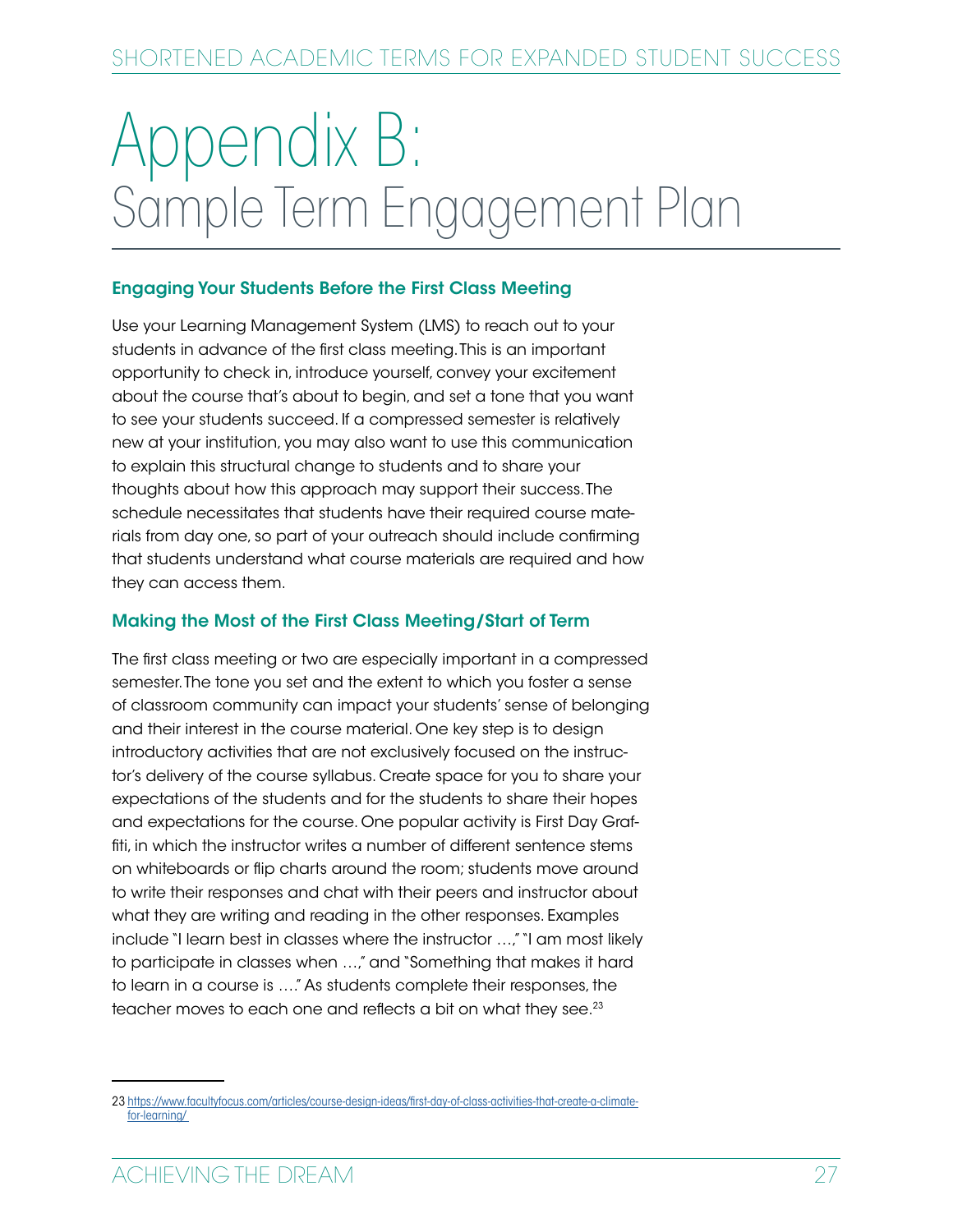The First Day Graffiti activity and other similar techniques share a common goal of fostering a sense of classroom community from day one. They can be successfully implemented face to face and in hybrid and fully online environments. Learning students' names, co-creating class norms, and hearing from students about their goals and interests opens up meaningful lines of communication between students and between faculty and students. These approaches signal to students that faculty are interested in their success. This doesn't mean that your course will be less rigorous or "soft." Rather, it means that you have high standards that you know your students are capable of meeting, and that you view your role not as a "deliverer of wisdom" but rather as a coach, a facilitator of their success. You have deep expertise and passion for what you teach, and it is essential that you share that with students in a spirit of community.

#### Gathering MidsemesterFeedback

Small Group Instructional Feedback (SGIF) is a high-impact professional learning strategy that empowers students to partner with educators in improving the teaching and learning process. The SGIF approach asks faculty to volunteer to be informally observed by a faculty peer as they teach. The faculty observer spends the final 30 minutes of class time engaging students without the instructor present. The observers asks students to respond individually, in small groups, and as a whole class, to four questions about the course:

- 1. What helps your learning?
- 2. What hinders your learning?
- 3. What can the instructor do to improve your learning?
- 4. What can you do to improve your learning?

The observer then synthesizes this feedback into a confidential written report shortly following the feedback session and meets with their faculty partner to discuss and consider ways to make positive change. The instructor then closes the loop by meeting with students to discuss ways that both the instructor and the students can make changes to support learning and success for all. The act of engaging in this exercise signals to students that the instructor really cares about their learning and their experience of the course. The compressed semester presents an especially significant opportunity for the instructor to quickly incorporate student feedback and adjust plans for the second half of the term. This doesn't mean that the instructor will redesign the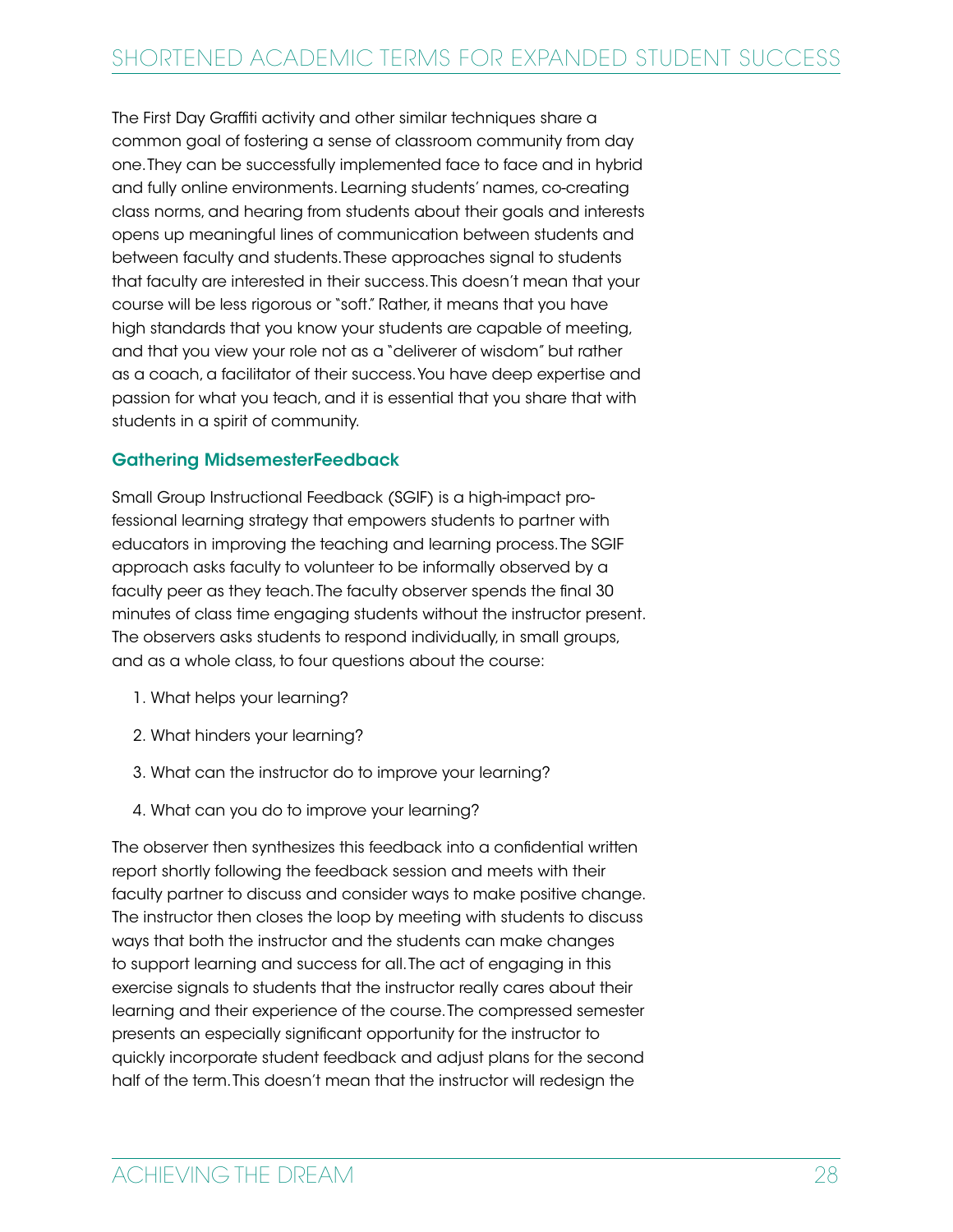course at this point, completely changing assessments and course requirements. But there are often small tweaks to be made that can make a real difference in student engagement and success.

#### Wrapping Up the Term

Faculty who can implement the suggestions we have shared should find their students navigating the compressed semester with deeper levels of engagement and higher rates of success. Regardless of your institution's formal approach to collecting student course surveys at the term's end, we urge faculty to informally collect student feedback at this stage of the course. This move will be consistent with others the instructor has made throughout the semester to create a learner-centered course grounded in a strong sense of community. Collecting this feedback informally also creates a helpful sense of closure between faculty and students and gives the instructor an opportunity to reflect on the feedback while the course is still fresh, as one looks ahead to the next term.